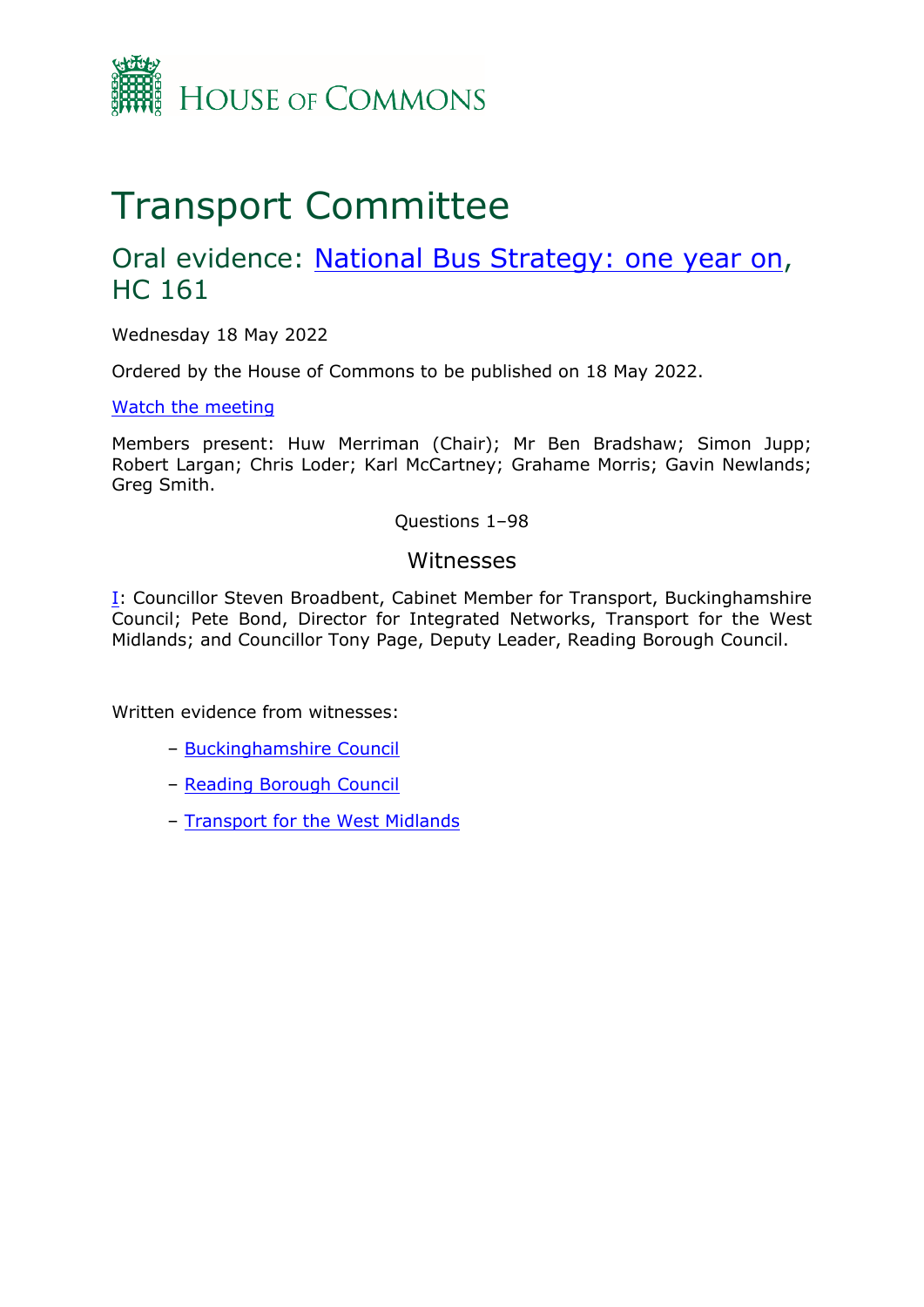

## <span id="page-1-0"></span>Examination of witnesses

Witnesses: Councillor Broadbent, Pete Bond and Councillor Page.

Q1 **Chair:** This is the Transport Committee's first evidence session of our new inquiry into the national bus strategy, one year on. The bus strategy was a recommendation from the Committee that we are delighted the Government took on. We are now keen to pursue it to see how it reaches its landing point.

Our session today is focused very much on the local government side of things—those who are responsible for bidding and then delivering the improved services. On our first panel we have three witnesses. I ask them to introduce themselves for the record, starting with Mr Bond.

**Pete Bond:** Good morning. I am Pete Bond, director of integrated transport services for Transport for West Midlands.

*Cllr Broadbent:* Good morning. I am Councillor Steven Broadbent, cabinet member for transport at Buckinghamshire Council.

*Cllr Page:* Good morning. I am Councillor Tony Page. I am the deputy leader of Reading and the lead member for transport and planning. We are the proud owners of one of the few remaining municipal bus companies.

**Chair:** Good morning to all of you. Do Members have any interests they wish to declare?

**Greg Smith:** I need to declare for transparency that Councillor Broadbent is well known to me. He represents a ward that is in part in my constituency. Buckinghamshire Council entirely covers my constituency.

Q2 **Chair:** That's it for the declarations. I will start with this opener. I should state from the off that we are keen to get as much evidence as possible from you, but it may well be that all three of you do not need to answer the questions that are put to you in order for us to get through our brief.

Can I start by asking for your general opinion as to how well the Department's implementation of the bus strategy has gone for you and the authority that you represent? Mr Bond, we will start with you.

**Pete Bond:** In terms of engagement, from Transport for West Midlands' perspective the national bus strategy, which was launched in March 2021 in Coventry in the west midlands, represents a real, broad change of direction and objective for buses across England. We really welcome its desire, intent, objectives and approach. It is absolutely a breath of fresh air to see some of those objectives. They very much marry with our own regional strategy, "Strategic Vision for Bus", which was embedded back in 2019. We had commenced part of that journey.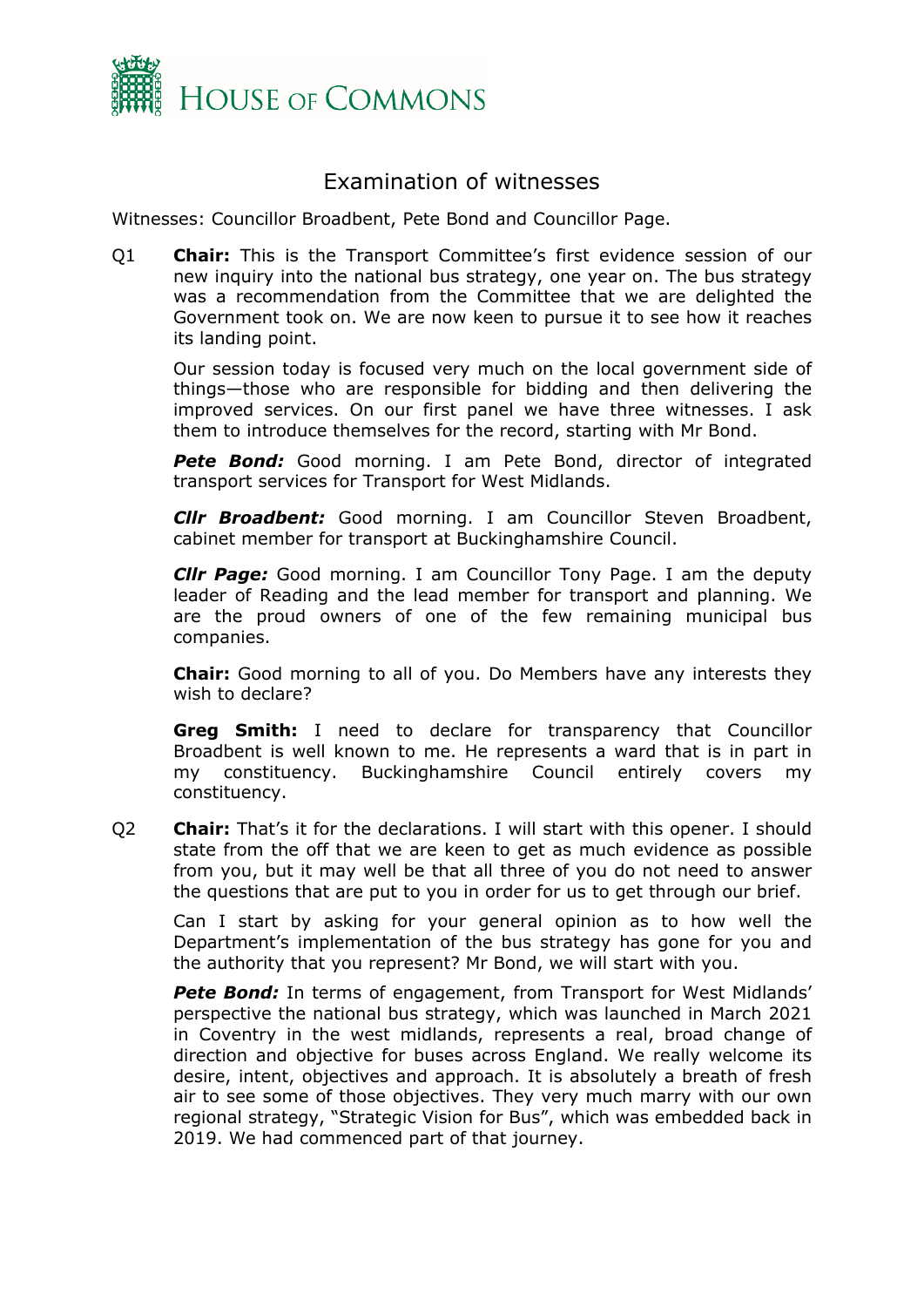

On implementation, we have been working very closely with the Department around this at a time when we are also looking at Covid recovery and recovery of the bus market from Covid. Having those two things running concurrently has represented some challenges as well as opportunities, because we are trying to ensure that we are monitoring and managing the recovery of patronage to the bus network across the region at the same time as developing our proposals for transformation, implementation and long-term strategy. Although we can decouple those to a degree, there are elements of overlap and challenge.

Our relationship with the Department has been very strong through that. It has been trying to work alongside, understanding that sometimes those differences have meant that there have been challenges around both timings and timescales, and being able to achieve targets and target dates.

Q3 **Chair:** We will come to Covid recovery later on, so I want to focus on the actual strategy, if I may; I understand that they are linked. How much did you bid for, and how much did you receive?

**Pete Bond:** For the bus service improvement plan, we bid for £662 million. We calculated that delivering the strategy in our region would cost around £1.1 billion overall, through the lifetime of its delivery. We bid for £662 million this time. We have an indicative offer at the moment of £87.8 million from the Government, pending further clarity around the enhanced partnership.

Related to that, part of it was our capital investment for bus priority. The request came back from the Department that we should move that into our CRSTS—city region sustainable transport settlements—bid. We have reviewed that so that we have £144 million-worth of bus priority proposals in the CRSTS package, which is also being negotiated with the Department.

Q4 **Chair:** Councillor Broadbent, you bid as well on behalf of Buckinghamshire, but were not successful, as I understand it. Can you tell us a little more about your impression of the strategy and how it is going for Buckinghamshire?

*Cllr Broadbent:* You are right. We put together what we thought was an ambitious bid. It was not as large as Pete's bid—it was in excess of £50 million—but, unfortunately, we did not receive anything.

You asked about the strategy. Having the strategy was a very good move because it helped to raise the importance of buses in our network, particularly as we are a predominantly rural county, with very high car dependency but a rather infrequent service. A lot of our plan was to try to make buses an attractive option by tackling service reliability and attractiveness for people to create a shift. There are a number of facets to how we would have achieved that.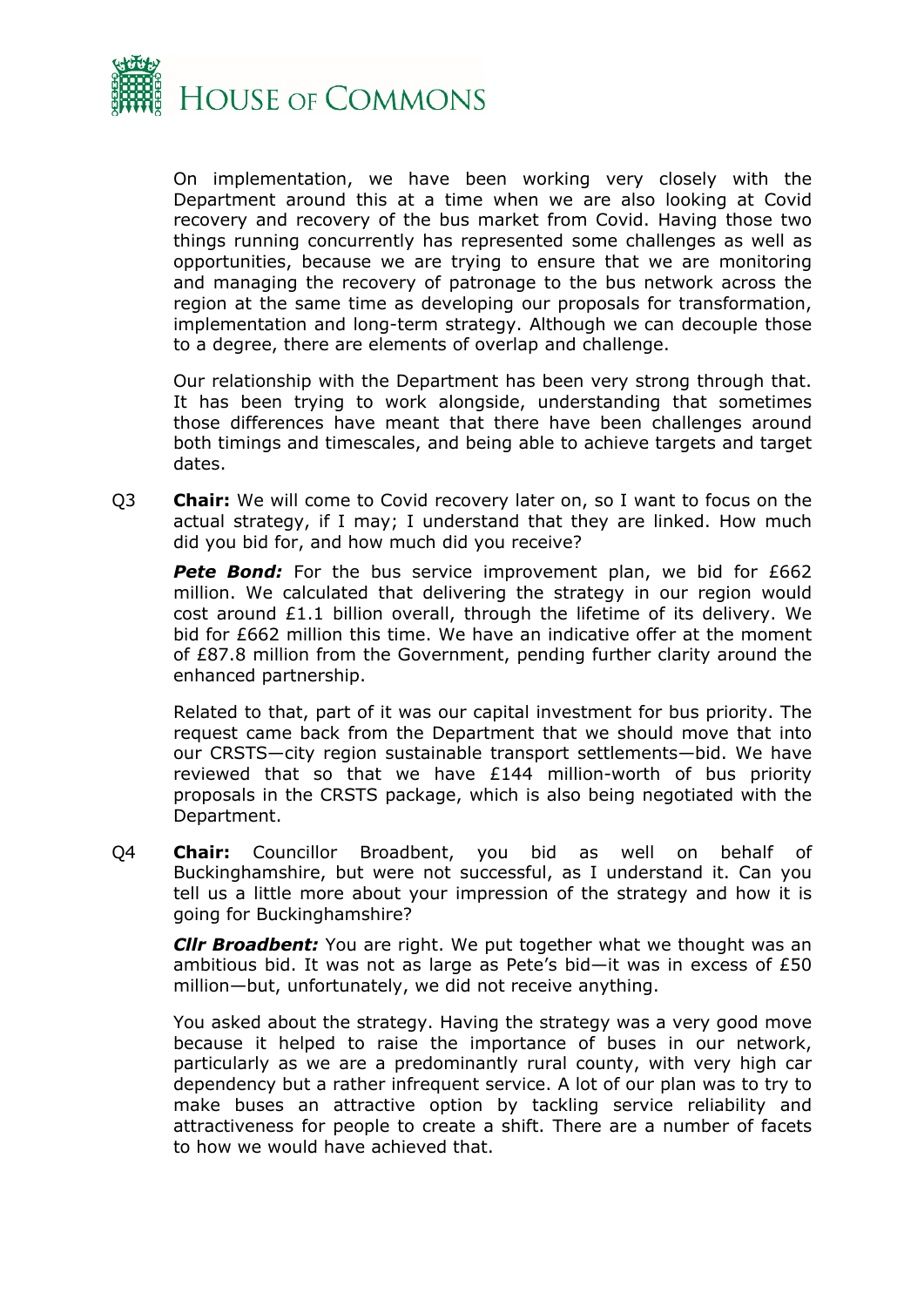

You asked about the strategy and its implementation. It has raised expectations as well. We feel incredibly disappointed that, having raised expectations and worked at pace to make sure that we put together a comprehensive plan, ultimately we were one of the 40 bidders who did not receive any funding at all, certainly at this stage. We will have to look at other opportunities to bid to other funding streams later.

It has left us with a situation where we are trying to continue to work on the enhanced partnership with operators to see what we can do. The stark reality is that, without additional funding, we will be playing around the edges to try to make things more attractive, rather than creating the step change to achieve the shift that we wanted to make through the plan. I would query whether this can really be called the implementation of a national strategy, given that 40 areas out of 71 did not get it. That is how we feel.

Q5 **Chair:** That is a very good point. We are very grateful to you for coming along, given that you did not receive the funding. We want to learn the lessons of where it has not been national, to your point.

Councillor Page, you referenced that you are a municipal. I remember that when we had a bus services inquiry some years back, alongside the Bill, we looked at municipals. I believe that our Committee recommended that they not be stymied in the way that the Bill actually did. How has the BSIP process worked for you as a municipal? Has it been any different, in terms of your approach?

*Cllr Page:* We work very closely with our bus company. We have the second highest patronage of any bus company outside London. That was pre-pandemic. We welcome the bus strategy, because we see it as helping us to build from a position of strength.

As Steve rightly said, the bus strategy, which, of course, was very much pre-Covid, has now morphed into a much more fragmented strategy. As an authority that owns a municipal, we are in a good position to deliver. One of the reasons why we have done relatively well—we bid for £100 million and have received just over £26 million, indicatively—is that that close working relationship enables us to deliver in terms of bus priorities and other aspects. That means that the difficulty that some authorities have of dealing with a number of different privately owned operators does not exist. We have some private operators, but we, the municipal, have 95% of the mileage in the greater Reading area.

Dealing with the Department, we delivered successful projects under the local sustainable transport fund bids that, you will recollect, emerged around 2011-12. The capacity of the authority to deliver has been quite good, but there is an issue with the Department's capacity. It is all very well the Department somewhat patronisingly offering additional resources to councils—you get the reward of an officer to work on the EP, even though you do not get any money at that stage—but the Department has proved somewhat dilatory in meeting even reasonably fluid timetables.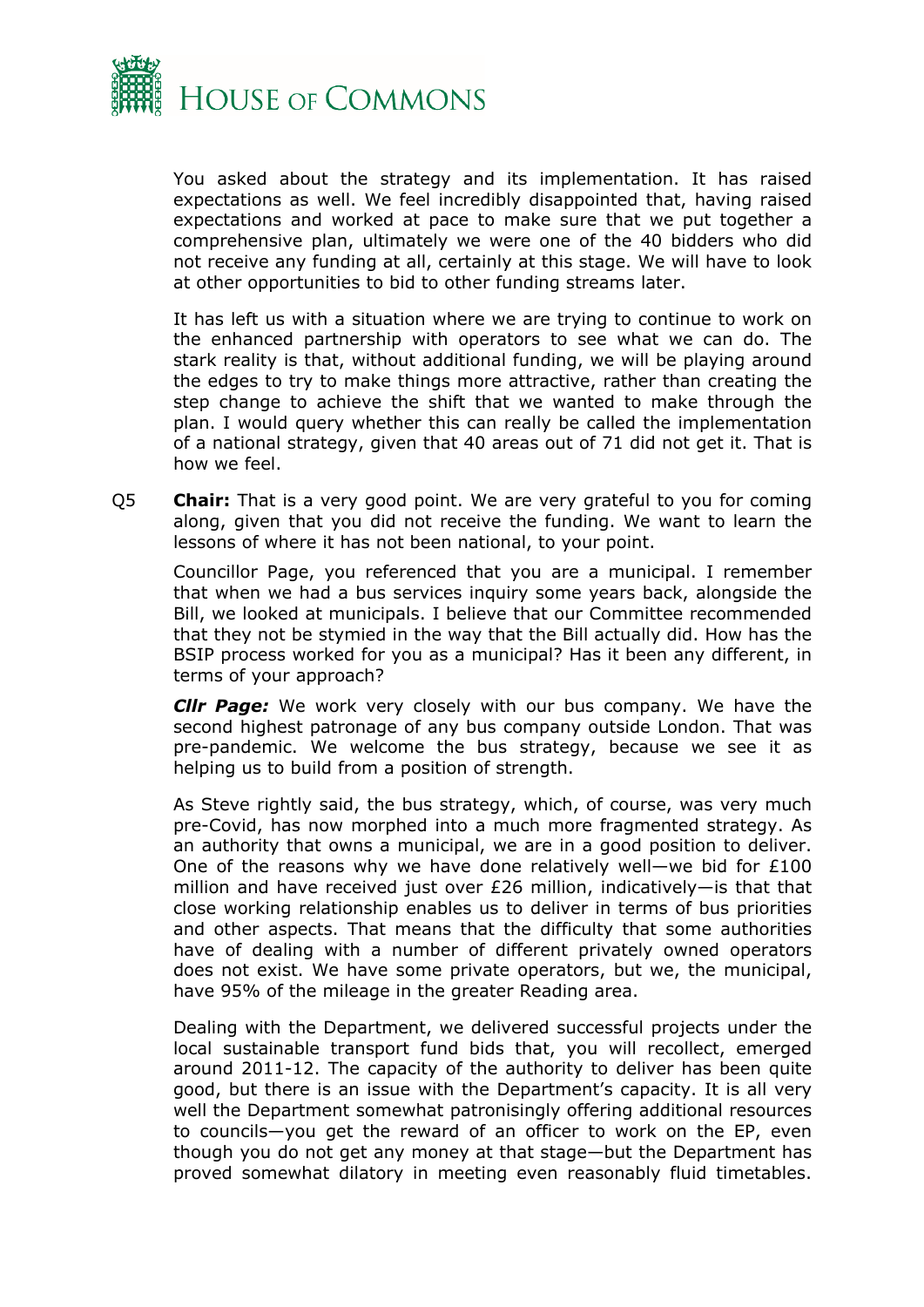

We have to respond by certain dates. The Department rarely, if ever, reciprocates by giving a date for when it will deliver the next stage. Indeed, in its letter of 4 April it apologised that "it has taken some time to provide this indicative funding allocation." It then says, "We will review your draft EP," and provide further feedback, but there is no timetable on its side. It indicates a timetable for us, but that has slipped constantly. The strategy implementation has slipped considerably from that originally envisaged. That is proving frustrating and obviously has funding implications, which, no doubt, you will want to raise.

I have reread the Prime Minister's foreword to the bus strategy, "Bus Back Better", which was superb. It really marked a high point in recognition of the importance of public transport. Unfortunately, since then, with the pandemic and the Covid recovery money having reduced the overall pot, we are now in a situation where a minority of authorities receive only partial funding for their bids. It would be somewhat hard to argue that we now have a national bus strategy to take forward.

**Chair:** We have looked at the funding before. It is fair to say that we could not see that the amounts had actually been reduced from where they were, but there was probably uncertainty about the sum total and what it was being allocated for.

You have given us a lot there. I will button it now and hand over to Greg Smith to carry on.

Q6 **Greg Smith:** Bearing in mind that some received funding and some did not, it would be helpful to understand what you were individually trying to achieve for your areas as you prepared your asks of the bus service improvement plan. In particular, can you try to give us a flavour of what, when you looked at that, were the essentials that absolutely needed to be locked in to improve bus services in your respective areas, and what were the nice to have elements, if we can call them that, or the bits that you were trying to push in as an extra? We will start with Peter.

**Pete Bond:** In the overall proposals that we were looking to achieve within the region, we were seeking to get our ambition to create a bus network that is part of an integrated transport system for us; to have 260 million bus journeys per annum, 10% of bus journeys across England, undertaken within our metropolitan area. We also have a heavy-rail and a tram network, so we wanted to make sure that they were integrated.

We were looking at three key principles: better journeys, better fares and better buses. We were looking at the whole objective of how to progress the decarbonisation of buses and help them to be part of that, and how to make better journeys by seeking an improved level of priority so that we can get the performance and integration into the bus network that we really need.

We were also looking to get simplicity, through better fares. We have within the region a complexity of fares, with somewhere around 4,000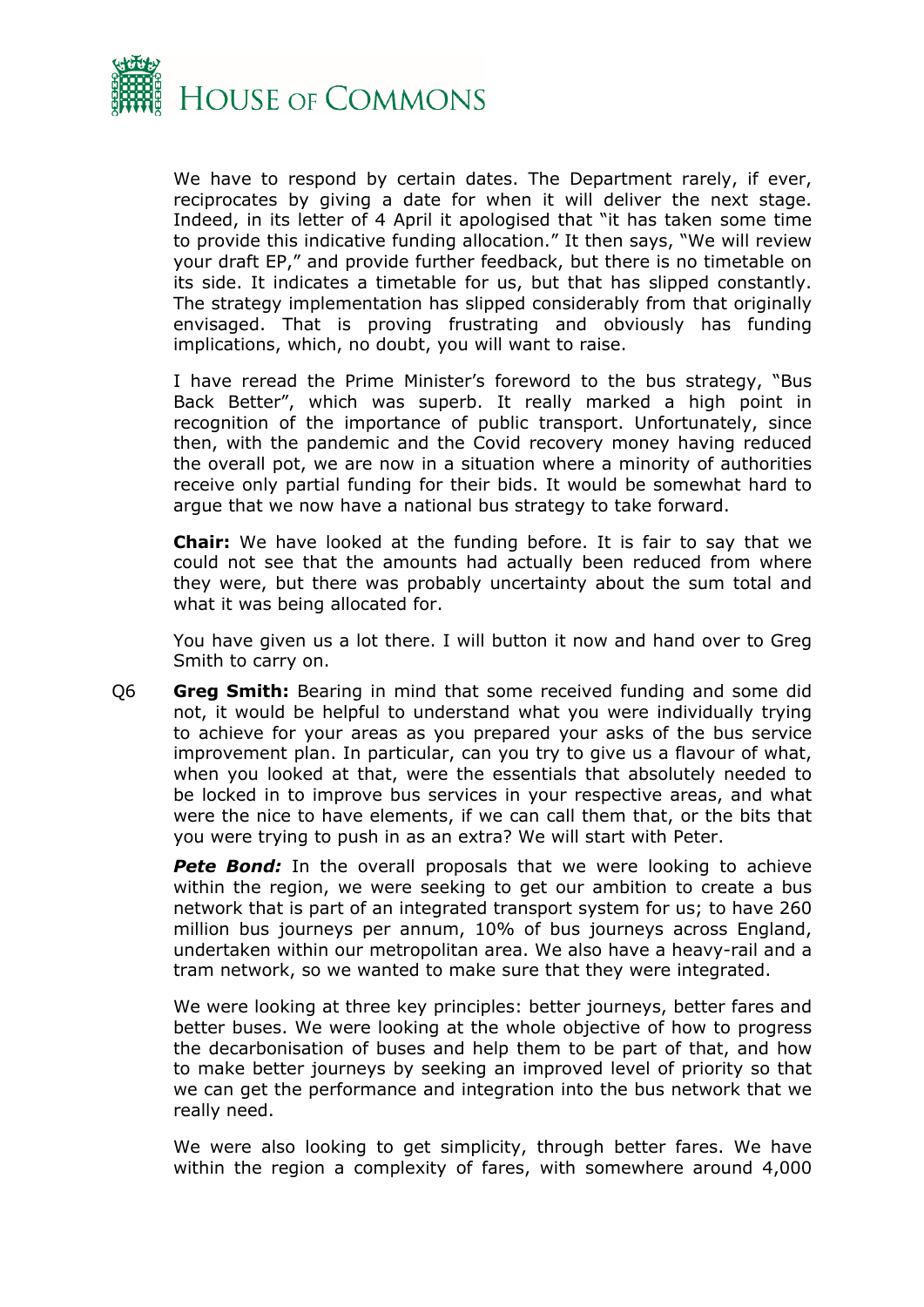

different ticket types and products that people can buy. It takes days to wade through it, for anybody who does not know it. One of our key objectives from the BSIP, which we are still looking to achieve, is to reduce that to six ticket types that are accepted across all our operators. That includes all the work to develop the back-office systems so that we can effectively have a west midlands-style Oyster as part of that.

Because that required us to drive a legislative change, using the different legislation that came in through the Bus Services Act, through either enhanced partnership or franchising, one of the other things is trying to anticipate what the enhanced partnership will require us to do so that we can create the best outcomes. How can we create the environment whereby we and all of our operator base can monitor performance accurately, and share the right data and create the right outcomes so that, in effect, we can deliver one integrated system across the region? That was where we set out for the added value.

Q7 **Greg Smith:** You talked about an Oyster equivalent for the west midlands. Is that a nice to have or something that users are demanding in the west midlands?

**Pete Bond:** It is absolutely essential. Later, in the next panel, you will hear from Transport Focus, which has done its own research into this. From a customer perspective, we need simplicity around fares. We are working on that, anyway, in the west midlands. We have a product called Swift and something called Swift Go, which is now interoperable between bus operators, but that has not taken away the complexity of the fares. What we are calling a bonfire of bus tickets is absolutely essential to try to create the modal shift we have been talking about.

#### Q8 **Greg Smith:** That is helpful. Steve?

*Cllr Broadbent:* It is a similar theme, on modal shift. As I mentioned in my first comments, for us it was about having a bus service and a network of routes that can make the use of buses a viable option for both urban and rural bus users. It is probably worth making the point that some of our large villages may have a bus only every couple of hours. Smaller villages—without being parochial, including my own—may have two buses a week. It is the traditional method; you can go into town, do some shopping and come home again on a Tuesday and a Friday. Of course, we engaged publicly, through the BSIP process. For most people, that was a significant barrier to using the buses.

For us, it was about looking at how we can build on the good work that we have done previously in the more urban areas. We have e-ticketing schemes in and around High Wycombe, for example, with different operators that can be used. Part of our BSIP was to try to expand that to Aylesbury and the surrounds, and then to Chesham and so on. For us, it was about removing barriers so that we put transport users first, improved the reliability and frequency of the bus service and made it easier to use with the ticketing.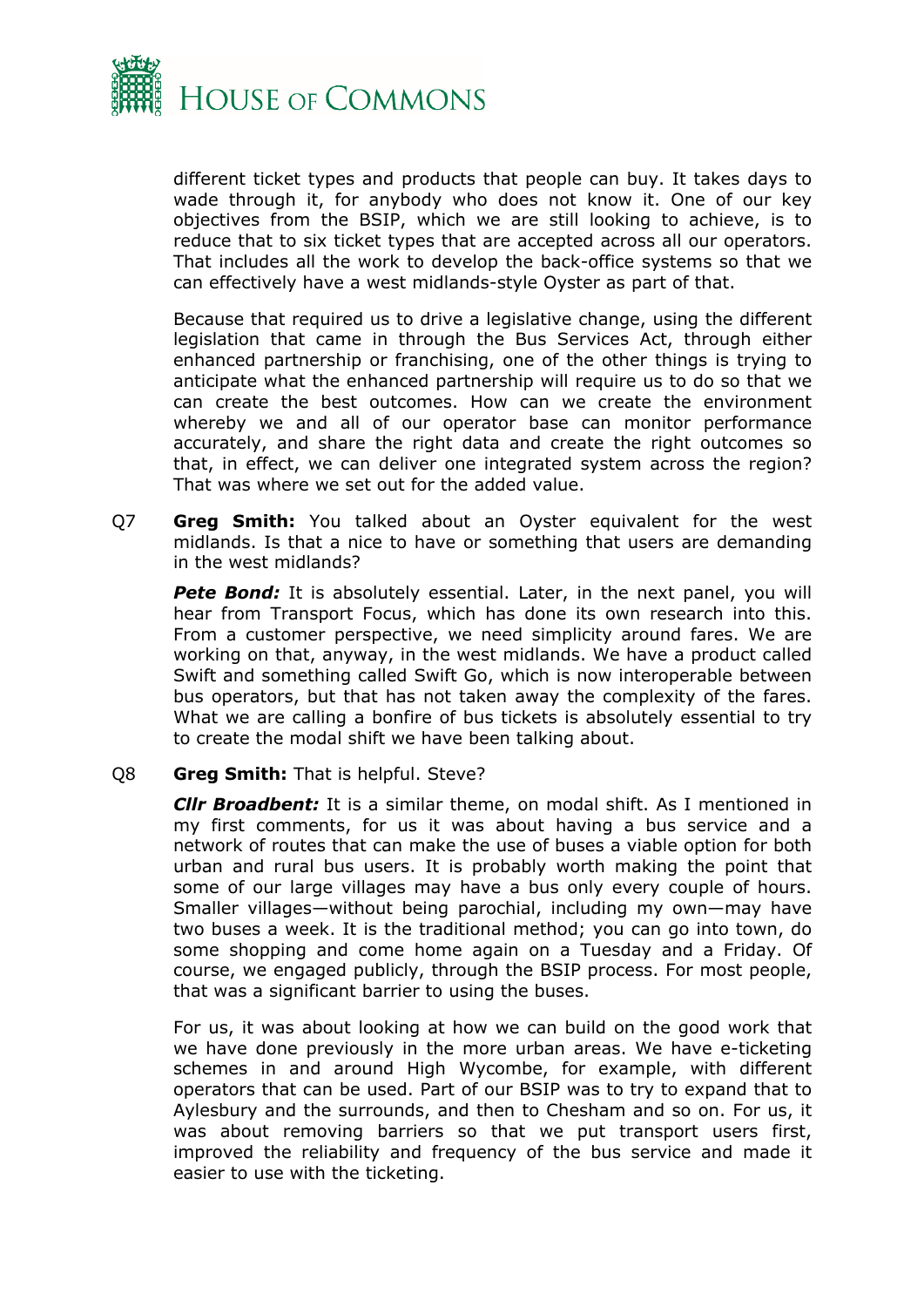

We have a very strong climate change strategy as an authority. Clearly, transport plays a huge part in that. We also put in a bid to consider greening of the fleet. Historically, we have not been successful in securing any funding for electric buses. Therefore, we get cast-offs from the operators, who bring the buses from areas that have transitioned. We then make an incremental change throughout the fleet in the county. Of course, we will take a lot longer to make a step change—that phrase again—on the decarbonisation agenda on our bus fleet.

Again, it leaves us at risk of, effectively, a two-tier system, particularly if you think about Buckinghamshire as a geography. There are lots of crossborder elements. It can be easier to go out to Oxfordshire, to Thame, or, in the north of the county, in Buckingham, over to Milton Keynes. The difference in provision of bus services between the two counties will be stark. Of course, for a passenger, the lack of timetable integration and expectation of how the service looks and feels and what the experience happens to be like will be quite stark. The step change may happen elsewhere, but not for us. That is the risk.

Our further ambitions were for physical changes on the network, to create prioritisation lanes and to make the signalling work better. We are quite constrained. Aylesbury is the eighth most congested place in the country. It is the most congested town, if we remove cities.

Q9 **Chair:** Is that right? It is the most congested town.

*Cllr Broadbent:* Yes. I will send in the details of the report from INRIX in 2019. It is very constrained on surface transport. Clearly, there was a big push in the urban centres. If we can get people out of cars and into buses, it may have an impact on that. Of course, that then has an impact on air quality.

We took a very ambitious approach and said that this BSIP could make a step change in a number of areas. Fundamentally, we were trying to make the experience more attractive to passengers in order to grow it. We have a relatively small bus service, but we still do about 9 million passenger journeys a year, and the council has to support a heavy number of those financially.

The final point that I would make is that we were really aiming to help to boost our night-time economy. Even outside the bigger centres, High Wycombe and Aylesbury, we do not have a service. There are only 20 bus movement journeys on a Friday and Saturday night in and out of High Wycombe. If you want to go anywhere further afield—to allow people from some of the larger villages to come into towns, even places such as Marlow—you just cannot do it through public transport. It should be noted that we have about 30 public volunteer-run community bus services, which help day to day, but that does not pick up the night-time economy piece.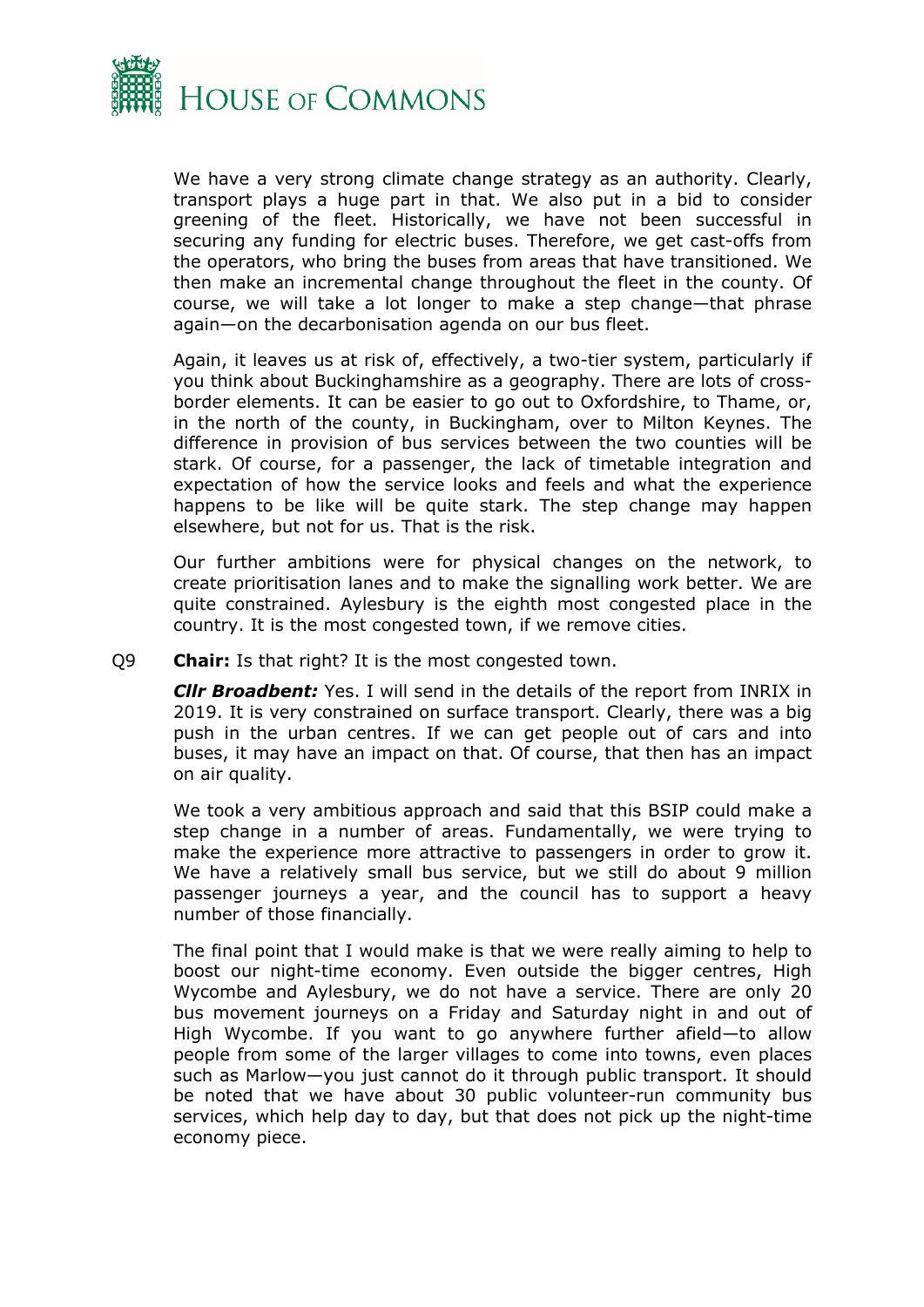

It should be said that we were successful in two demand-responsive transport schemes that will go live this summer in the two major areas I have spoken about. We have high hopes that that will help to demonstrate how bus services may move in the future to tackle some of those aspects. Again, that covers only the immediate vicinity of those two areas. Lots of people from the rural villages are at risk of isolation. Because we do not have alternatives or active travel schemes, buses are the next obvious step. That is why we were very keen on this plan.

Q10 **Greg Smith:** Some of those themes will be explored by colleagues in more detailed questions later. Tony, do you have an answer from your area?

*Cllr Page:* Yes. We are building from a position of strength, as I mentioned. We already have more bus lanes per mile than any other urban area outside London. Indeed, we introduced the first bus lane in the country back in 1967. It has grown since. Therefore, the importance of bus priority measures is not something we need to discover. The Department knows that we are looking to build from that level of success.

We want more bus priority measures—not only bus lanes, but improved synchronisation with traffic lights and priority at traffic lights. Reading being the tightly knit urban area that it is, we also deliver a service and a function as the de facto capital of the Thames valley, with large numbers of people wanting to come in. We have good train links, but we want to develop more park and ride around the borough, which featured heavily in the BSIP bid. That means working with adjoining authorities. West Berkshire got a small BSIP allocation. Wokingham did not get any. Therefore, we have to juggle the areas outside our boundaries as well as inside. Modal shift is as important targeted outside the borough, to get people to use good park and ride and to reduce congestion and improve air quality.

Fares initiatives featured as well. Obviously, that is the revenue element of the BSIP award. That can deliver modal shift within the borough. We are talking to the Department about some very radical proposals. I emphasise that modal shift is delivered as much by providing a regular and frequent service, and that does not exist in some parts of the country. Therefore, we are focused not only within the borough but on capturing the market that may drive in currently and offering swift park and ride services. Bus rapid transit, as it is called, rather than mass rapid transit, is also an element of the proposals.

**Greg Smith:** I am mindful of time.

**Chair:** Indeed. You are right to be mindful of time. We have a lot to crack through. Can I ask you to be briefer with your responses? Before I bring in Chris, Karl McCartney wants to come in.

Q11 **Karl McCartney:** Councillor Broadbent, you have touched on this already, so I will go to the other two witnesses first. If we look at this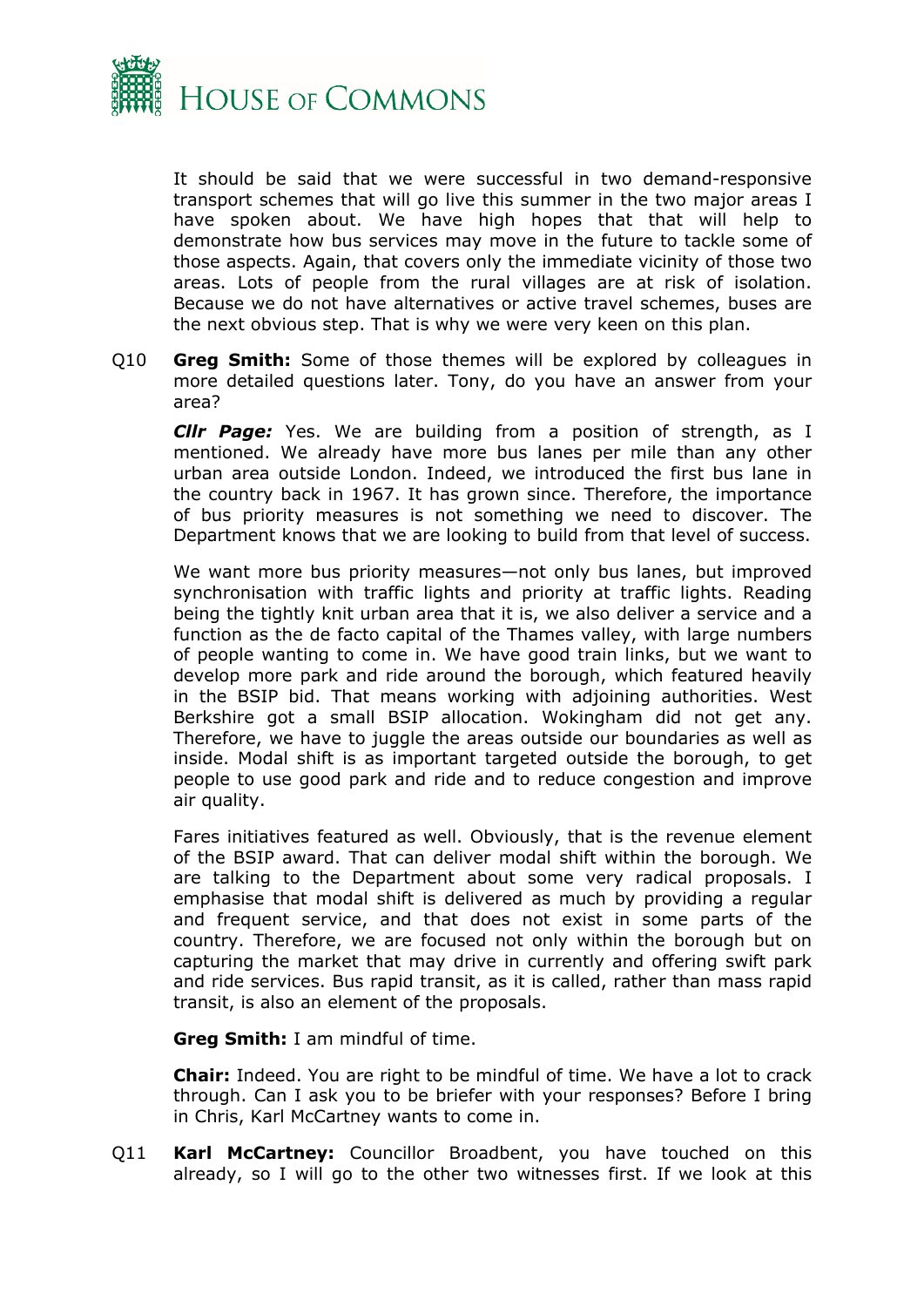

from passengers' point of view, are evening services, perhaps for a nighttime economy, or even weekend services essentials or nice to haves? Mr Bond, would you like to go first?

**Pete Bond:** It depends on what your long-term objectives and outcomes are. We have seen over the years some of the challenges that arise as services deplete. When you start to take away from those margins night-times, evenings, Sundays—it starts to have an impact on other journeys, and gradually you erode the service. Evening services, with a comprehensive timetable that enables first journey to last journey, so that people have reliable services they can depend on, including for the night-time economy, are absolutely essential to long-term growth of the services.

Q12 **Karl McCartney:** Pre-pandemic, where were you on evening/weekend services, and where are you now?

**Pete Bond:** Again, there is a very mixed picture. Generally, within the west midlands, we have a really good, comprehensive bus service, particularly on the core corridors. We had several 24-hour corridors, for the first time in many years. Some of those are at risk when we come to speak about Covid impacts. That is where we have been.

Where we are at the moment is that our desire in the bus service improvement plan is to get more standardisation, so that people can see in those principles an expectation for all services; you can expect a service to operate at this frequency, until this time. It is hard to do because of the commercial elements, but the realities are that if we want to get modal shift and growth, we have to have that in place.

Q13 **Karl McCartney:** For some passengers, the priority is to have evening and weekend services, rather than just daytime ones.

*Pete Bond:* Absolutely.

Q14 **Karl McCartney:** Super. Councillor Page.

*Cllr Page:* I agree. We had a good network of all-night services in Reading as well. We have a university. We have an important rail station. We have—or had—heavy commuter flows to London.

We have to recognise that, post pandemic, the new normal will see a more even spread, with fewer spikes in commuter journeys, but more demand in the evenings, and certainly at weekends. Our Oracle shopping centre, which is a regional destination, is already reporting weekend footfall higher than pre-pandemic. Bus services need to respond to that. Different leisure, shopping and weekend demand will dictate that. It is an important element. In recent years we have diverted services, with the support of the university, through the university, which proved very popular. That is all in response. I think that will accelerate now, post pandemic.

Q15 **Karl McCartney:** That is pleasing to hear. Councillor Broadbent, I want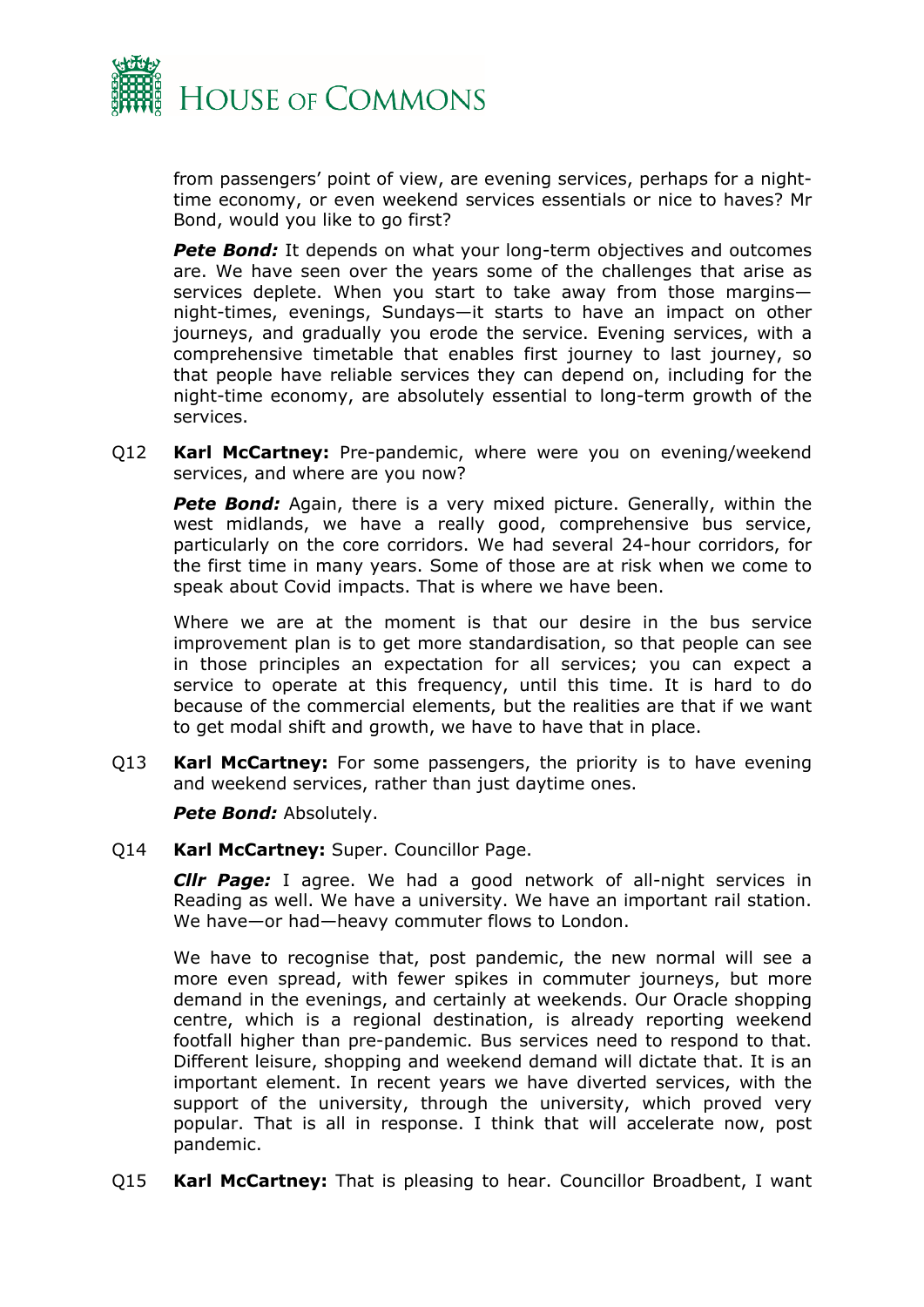

to give you a chance to come back. I know that you covered this a little in your earlier answer.

*Cllr Broadbent:* Yes, I covered it. Having that service, certainly in targeted areas, is essential. We try to look at transport in the round and how it relates to things like town centre regeneration, housing growth and the type of housing tenure that is coming. We are increasingly seeing that that is not car dependent. Therefore, public transport in the round buses being an obvious one—will become even more essential if people are to make that shift in overall lifestyle. I will leave it there.

#### **Karl McCartney:** Thank you.

Q16 **Chris Loder:** Good morning, gentlemen. I would like to put some fairly straightforward questions to Steven, to begin with, conscious of the situation you have been in with Buckinghamshire Council not being successful. Can you briefly outline your reaction to the Department's decision? I am particularly keen to find out whether you think that it is a fair decision that your council has not been awarded any funding.

*Cllr Broadbent:* We have requested feedback from the DFT. We have not got that yet. We participated fully in the process to make sure that our bid and the ambitions matched what we believed the objectives of the strategy and the DFT were. I am absolutely convinced that the bid will have hit some good scoring markers, so I am not quite sure where the tipping point came, in terms of being able to answer how fair that was.

The disappointment we feel is genuine. I think I said in my earlier comments that the strategy gained some traction. Publicly, people were aware that something was happening on buses. We very much wanted to engage with that. People are asking, "What is happening now?", so it is disappointing not to have the money.

Q17 **Chris Loder:** Do you believe that your council and the residents of Buckinghamshire have almost been set up for a fall in that respect? Clearly, from what you have outlined, an expectation has been set and that has now not happened.

*Cllr Broadbent:* I would not say we have been set up for a fall. I clearly understand that it is a competitive process, which may be something that needs to be considered anyway. I would not go as far as to say we were set up for a fall, but clearly an expectation has been raised. We worked diligently to provide something very comprehensive. I would say we have been let down by the fact that even an extension of the things we have already done, like e-ticketing, which we know is a stated objective, do not get any funding in something that we know is a key part of the national strategy.

Q18 **Chris Loder:** Gloucestershire, Suffolk, Dorset, Cumbria, Lincolnshire and Leicestershire are six of many rural areas, as well as Buckinghamshire, that have not received any BSIP funding. Would you say, in your opinion,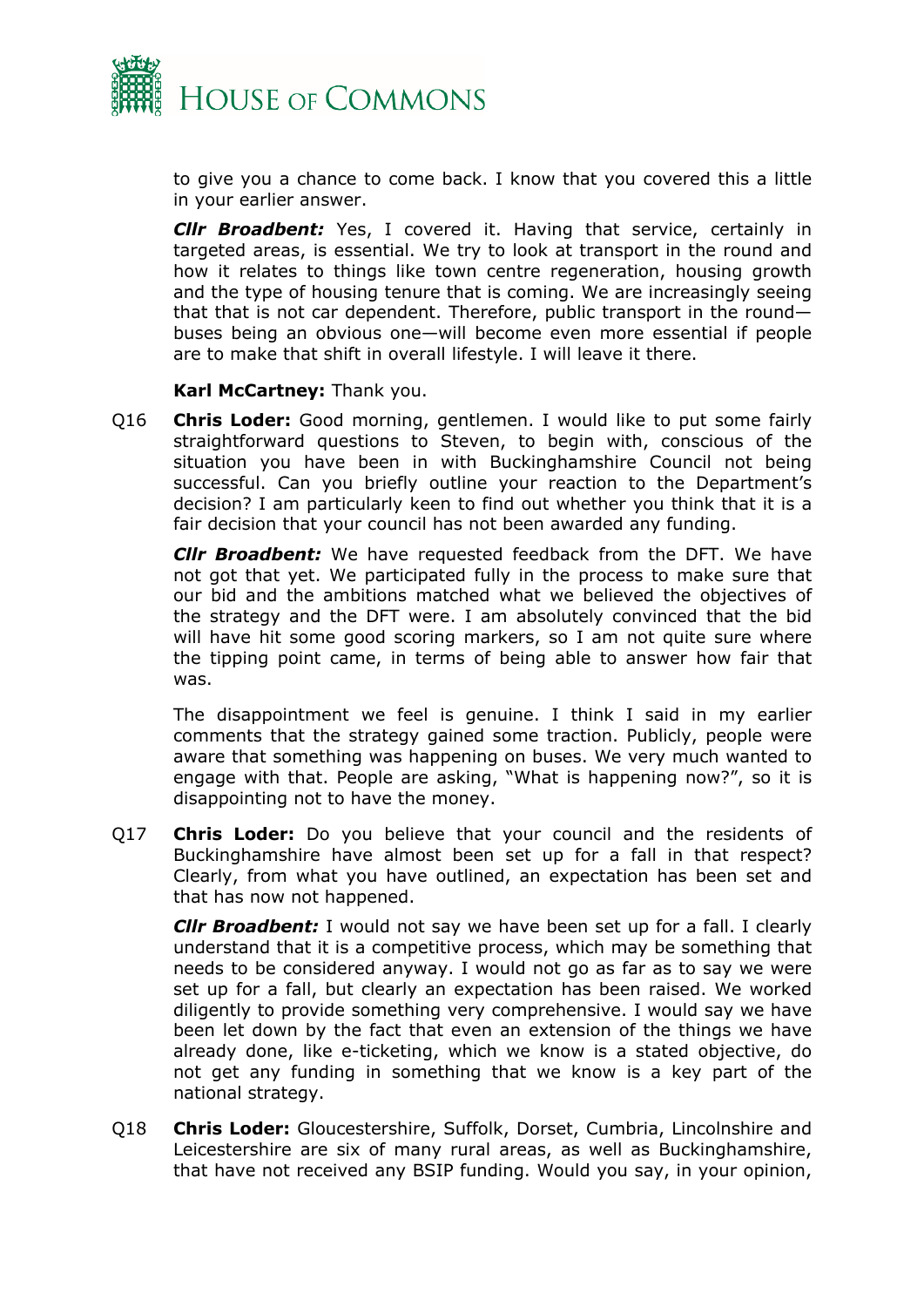

that urban areas have benefited much more than rural areas in the Government's decision?

#### *Cllr Broadbent:* Yes.

Q19 **Chris Loder:** Therefore, would you say that for your residents, and indeed for residents of Dorset whom I represent, rural areas have been left behind in this workstream, not having buses where maybe they were required?

*Cllr Broadbent:* Yes. When I mentioned a two-tier system earlier, it is primarily an urban/rural split. I would say, yes, they are certainly at risk of being left behind.

Q20 **Chris Loder:** Do you think the Department should be doing more, and have you any thoughts on what, to help with predominantly rural areas to deal with the issue? Rural isolation, as I am sure you well know, is an increasing difficulty.

*Cllr Broadbent:* What I would say to that is that buses in particular are the next obvious move to overcome car dependency, as I mentioned earlier, and, I would argue, the most cost-effective. That is very much why we set things on frequency of service. It will require some long-term funding to make the shift that Peter talked about to have certainty that future services will exist. They would therefore need to work with strategic transport bodies and authorities on what is the network of use now and how we can expand that, and accept that the cost per head of population will be greater than it will be in an urban centre.

Q21 **Chris Loder:** I am sorry, I do not know which sub-national transport body covers Buckinghamshire, but do you think they offer any value whatsoever in the process for the bus service improvement grant?

*Cllr Broadbent:* They absolutely do, for the parts that I mentioned earlier about the cross-border piece. That needs to be looked at on a more regional basis. Yes, they do, and I think they can help. We have bus companies who have some locus with depots in the county, and some outside. As I said, there is a difference in fleets. They have a role to play.

Q22 **Chris Loder:** Given the situation that you are now in, in Buckinghamshire, what decisions are you having to make, or what next steps do you think the authority is going to have to consider for the funding of buses?

*Cllr Broadbent:* Our funding will be fairly flatlined on the routes that we currently have. In terms of what we do on the BSIP, we are looking actively at how we can extend the multi-ticketing and try to improve on a passenger charter. There are big conversations on the level of expected service, training of staff and so on with the operators. We will continue to work with the market, but we will not get the expansion and not create the step change in use that I wanted.

Q23 **Chris Loder:** Are there any specific initiatives that you think the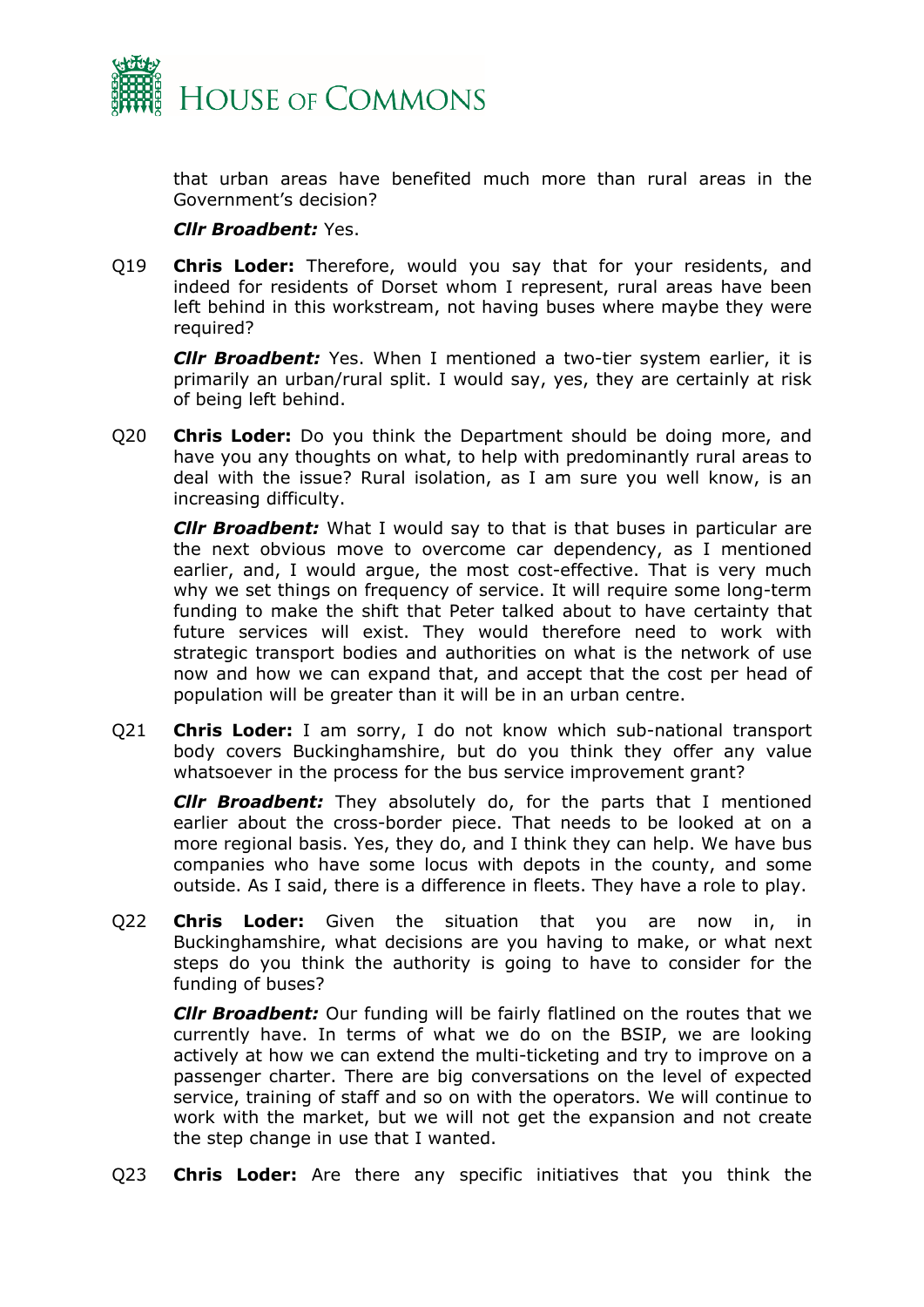

Department for Transport should undertake in order to help you in that situation?

*Cllr Broadbent:* Yes, the greening of fleet and massively funding the connectivity of tickets between operators and, I would argue, modes of transport.

Q24 **Chris Loder:** Do you think the concessionary bus pass should be reviewed as well, or not?

*Cllr Broadbent:* Interestingly, our concessionaires are only back at about 65% of pre-Covid levels rather than all passengers at about 80%. We have a relatively older demographic. That shows you that there is not the confidence in returning to the buses yet, even for people who used them previously. I think the Government, in the same way as they have done for railways, could do a big campaign on returning to bus use.

In terms of it being reviewed, if we are to expand bus use, the way that concessionary fares work needs to be more attractive and clearly laid out to members of the public.

Q25 **Chris Loder:** Do you think that the concessionary fares model, as it currently stands, disincentivises operators, that it constrains the extent to which they will operate?

*Cllr Broadbent:* Yes. If it could be more attractive, they are likely to push it.

Q26 **Chris Loder:** This is my quickfire round to all three of you. I am really keen to understand, very succinctly, whether the expectations of the Department were clear to you in the formation of the BSIP bid annual submission.

**Pete Bond:** It was iterative. Were they clear? They were clear through an iterative process.

Q27 **Chris Loder:** By that, do you mean that you had to ask for clarifications about certain points in order to be crystal clear?

#### *Pete Bond:* Yes.

Q28 **Chris Loder:** From your understanding, do you think all councils that submitted would have come to the same recognition, that clarifications would have had to be asked, or maybe not? You may not be able to answer, and I understand if you cannot.

**Pete Bond:** The only thing I can tell you is that regionally I set up a forum with our adjacent authorities, who generally are all shire and county authorities, so that we could have a bit of a learning exchange with each other. We knew that we had more information from Government than they did. Similarly, we did the same with other metropolitan areas. We were all discussing, "What approaches are you taking? Are we viewing it the right way? We are interpreting this as this.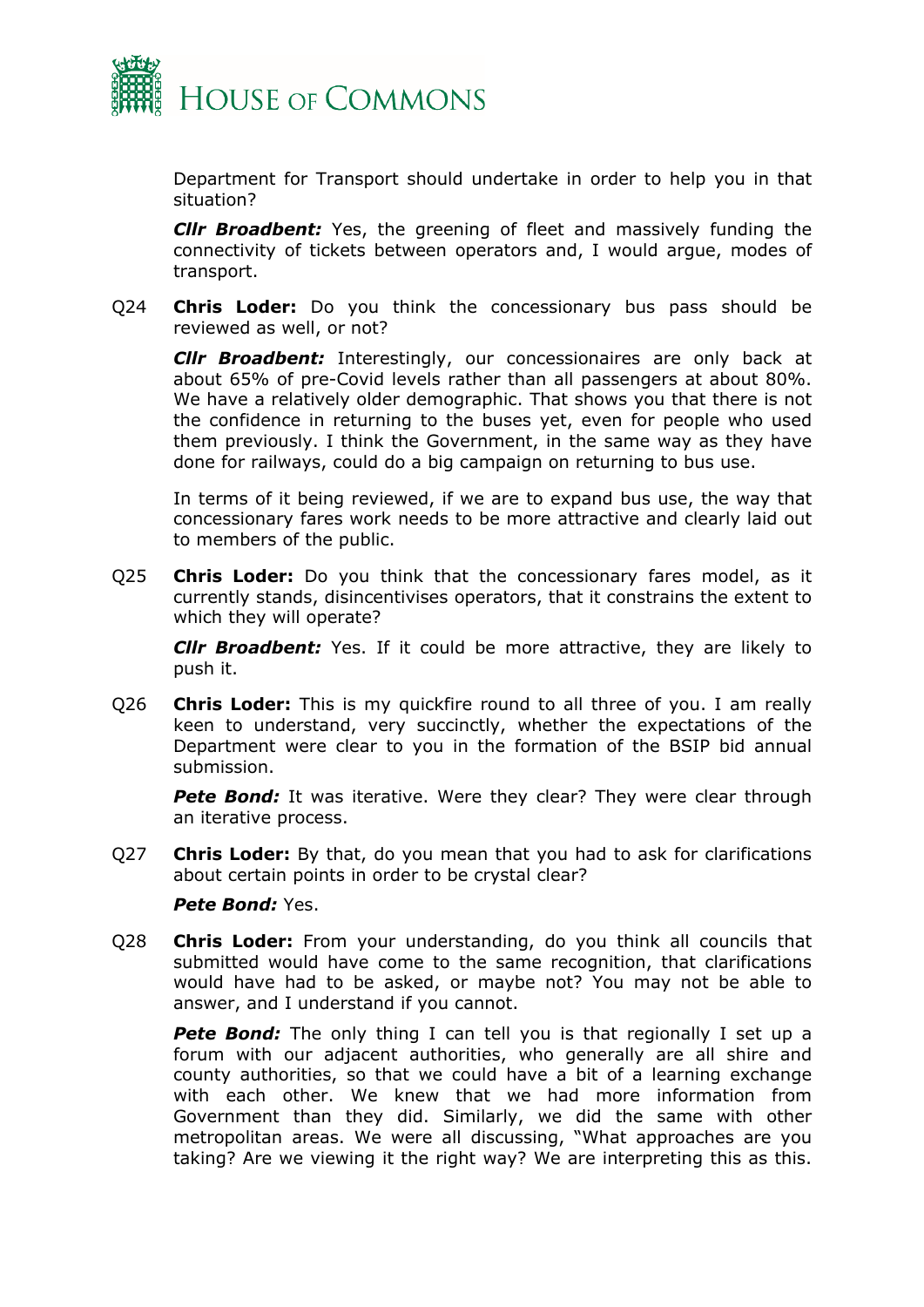

Are you interpreting the same?" We were undertaking our own clarification approaches around it.

Q29 **Chris Loder:** Broadly speaking, you are saying that the specific objectives required by the DFT were clear after some dialogue. I think that is what you are saying.

*Pete Bond:* Yes.

Q30 **Chris Loder:** Steven, could I ask you the same question, please?

*Cllr Broadbent:* I echo what Pete said. It was an iterative process. We asked questions and it came back. In the end, at least the responses that came back were useful in providing further clarifications, or at least our understanding was, based on what we put in the bid.

Q31 **Chris Loder:** Would you therefore agree that the original specification that was sent was not adequately clear without clarifications to make sure that you were absolutely to the point?

**Pete Bond:** I would say yes.

Q32 **Chris Loder:** Tony, could I ask you the same question?

*Cllr Page:* There was obviously guidance from the Department. I agree entirely with the points that were made. All highway authorities already have recourse to their local transport plans, which will include a whole raft of aspirations, some more detailed and some more worked out. We were able to take forward that work in discussion with the Department.

I suppose the question that I, as an elected member, and probably others, were asking throughout the process was, what are they going to be marking against? There is not that level of transparency, and there still is not.

Q33 **Chris Loder:** You are saying that is not there.

*Cllr Page:* No. You cannot really compare it with a tender process. When you bid against a tender there is normally some indication as to how much percentage will be allocated to value and all the other elements, but that was not spelt out and it still is not. In terms of the way in which the Department has allocated and approved bids, there is a certain lack of transparency, I would suggest.

As somebody who has received £26 million, I do not want the Department sitting there and saying, "Oh, how ungrateful." We are not ungrateful, but it would help for other authorities and for future bidding to have that clarity.

Q34 **Chris Loder:** I am going to stop you there because I have to keep going. Can I be very clear with all three of you. Have you respectively received feedback on your bids, successful or not? Peter?

*Pete Bond:* Yes.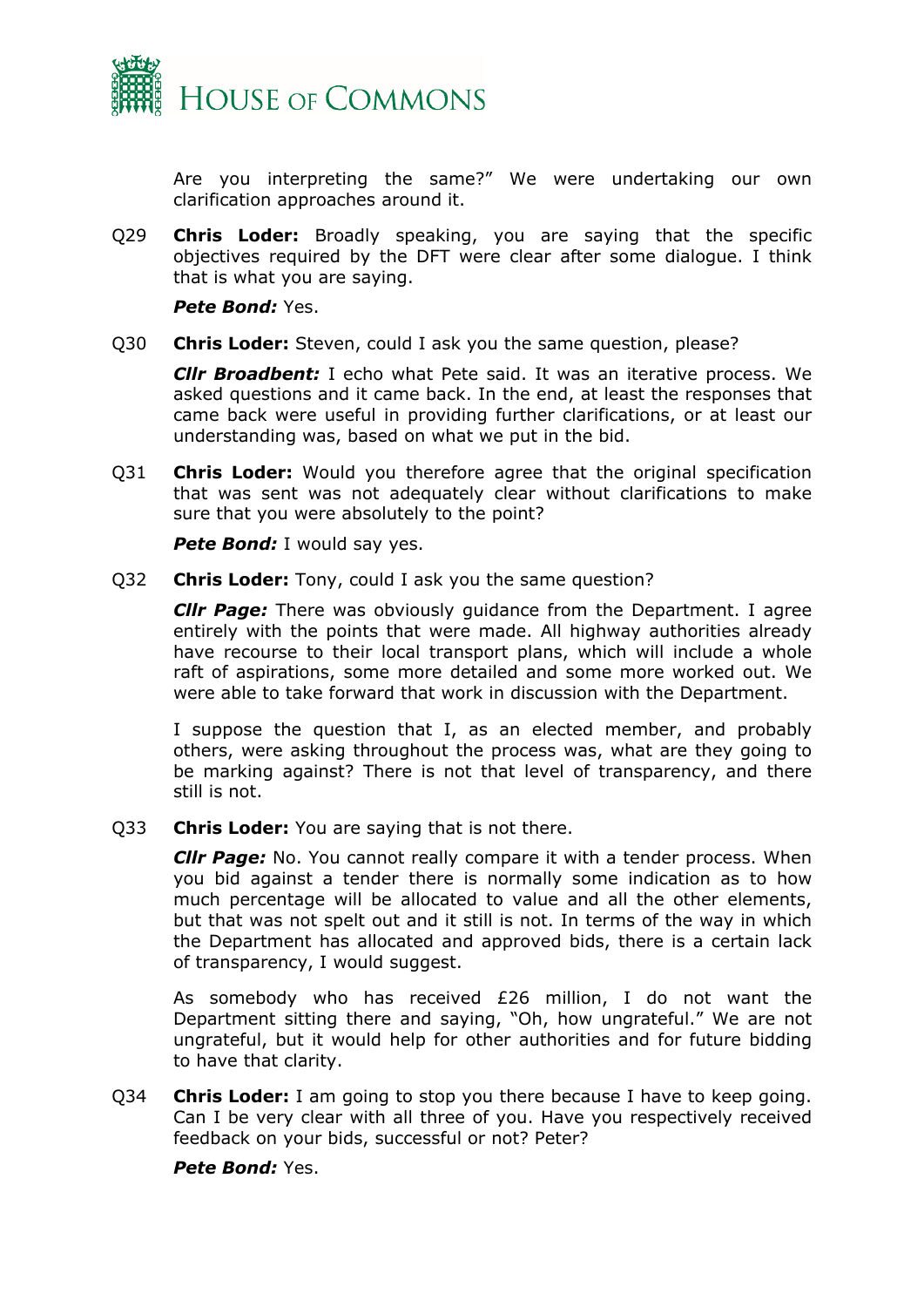

Q35 **Chris Loder:** Tony, have you received feedback?

*Cllr Page:* Yes, but, as was said, it is an iterative process. It is not just one feedback.

Q36 **Chris Loder:** Steven, I think you said you have not.

*Clir Broadbent: Correct; we have not.* 

Q37 **Chris Loder:** From talking to other authorities, including Dorset, before coming to this meeting, it feels to me that those who have not been successful have not been fed back to, and those who have been successful have received feedback. Is that a consensus that you would agree with from your understanding so far? Just yes or no.

*Cllr Page:* I would expect that, but I think this plays to the capacity point—

Q38 **Chris Loder:** We are really pushed for time, so just yes or no.

*Cllr Page:* I do not think the Department has the resources to be able to do what—

Q39 **Chris Loder:** I am coming on to that. It is a yes or no answer. Would you broadly agree with that statement?

*Cllr Page:* Yes.

Q40 **Chris Loder:** Steven?

*Cllr Broadbent:* Yes.

Q41 **Chris Loder:** Finally, before I hand back to the Chair, the bids were submitted in October. It has taken six months to give, as far as I understand it, preliminary awards. Would you say that the Department for Transport has a strong capability to administer this process, or very weak based on your experiences?

**Pete Bond:** I do not know if I would call it weak. I am appreciative of the fact that there are various different elements trying to be addressed at the same time. I think there is definitely room for improvement in the approach that has been taken.

Q42 **Chris Loder:** What do you say, Steven?

*Cllr Broadbent:* The DFT sets its own deadlines. It knows what to expect. It feels like it was not resourced to meet the expectation. You would think that is pretty much 101.

Q43 **Chris Loder:** How about you, Tony?

*Cllr Page:* I agree with that.

Q44 **Chris Loder:** Steven, you said you have not received feedback. Has the Department told you when you are likely to receive it?

*Cllr Broadbent:* Not that I am aware of, no.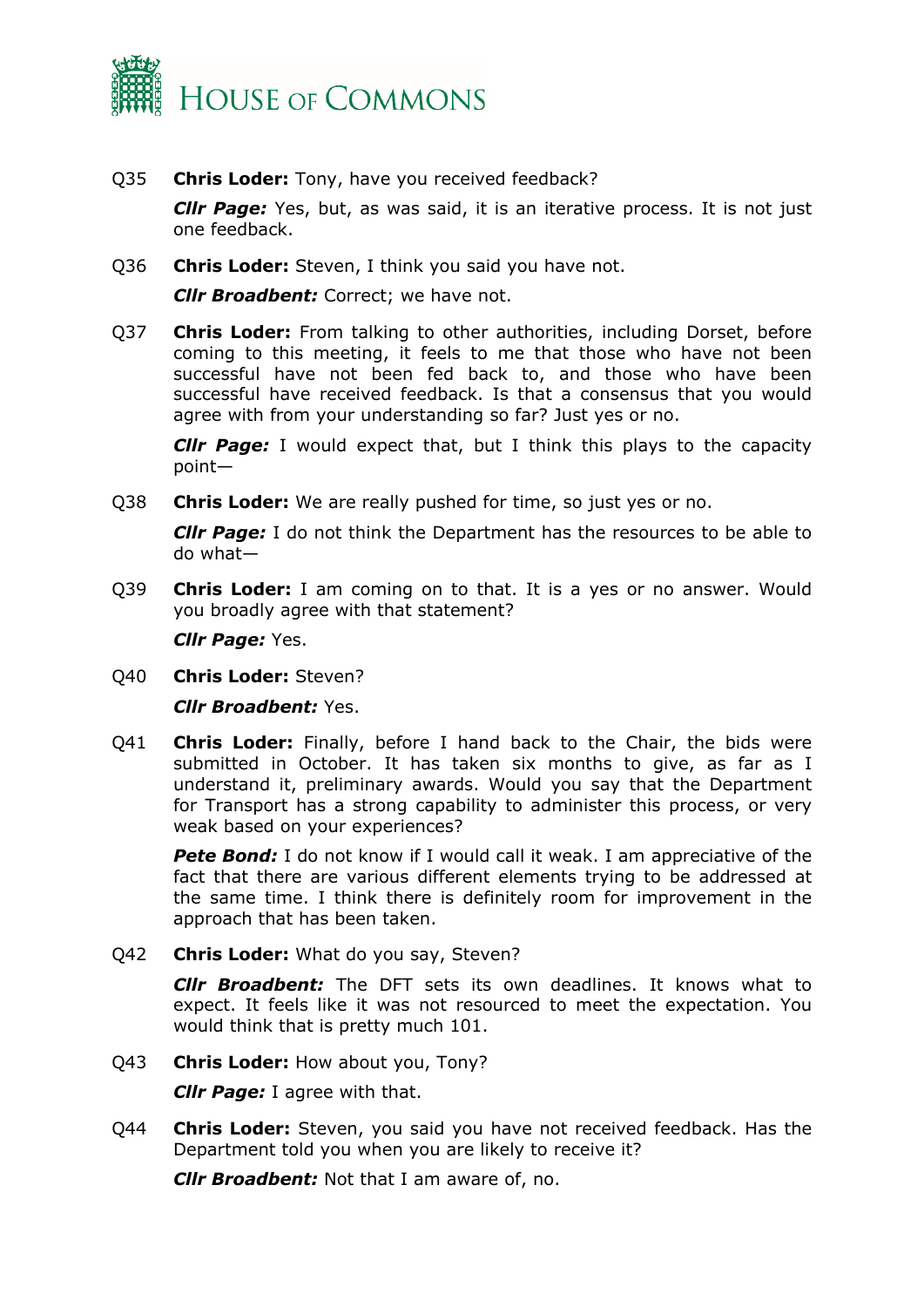

Q45 **Chris Loder:** I had a call with the Minister last week about Dorset. The Minister thought we were given feedback, or we were able to ask for it. We had asked for it. We will not be getting it until at least the end of the month. That is just to give you a little bit of insight in that respect.

Finally, in terms of feedback for the Department, you have all broadly agreed that the Department needs to get better in administering this process. Are there any specific things that you would like to see improved that would have enabled you to do better in the process? Peter, can I ask you for a brief answer, if you do not mind?

**Pete Bond:** As specifics for this process, I would probably have to say timeliness, clarity and a clear approach. I think, though, that there are wider questions because of the elements around Covid support and how that was allocated at the same time.

*Cllr Broadbent:* First of all, I would not want process to get in the way of the DFT or others trying to do something like this at pace. I think that is really important. We obviously worked at pace. Given the nature of the awards that seem to be in the preliminary funding, they may want to consider tranches of bids or bids of quantum. Clearly £160 million is three times the size of ours. It might have helped give some indication of resource allocation to achieve certain aims.

Q46 **Chris Loder:** I should have asked, of your total bid what is the percentage of capital expenditure and operating expenditure? That might be a bit of a curve-ball question. If you cannot answer it, I will understand. If you could let us know, that would be appreciated. I do not know if either Tony or Peter knows the answer to that question in terms of your bids. If not, would you all be happy to—

*Cllr Page:* The difference between capital and—

Q47 **Chris Loder:** Of your total bid that you submitted—

*Cllr Page:* Yes, £100 million.

Q48 **Chris Loder:** What percentage of that was capital and what percentage of it was operating expenditure?

*Cllr Page:* About 75% was capital.

Q49 **Chris Loder:** It was 75% capital expenditure and 25% opex, basically. *Cllr Page:* Yes.

**Pete Bond:** We are about two thirds to one third.

*Cllr Broadbent:* The majority was capital.

Q50 **Chris Loder:** Could you just confirm that for us? It is something for us to understand in a bit more detail. Of course, there are a lot of authorities that would benefit from more operating expenditure than capital expenditure. If the criteria have not been clear to you, and I think you all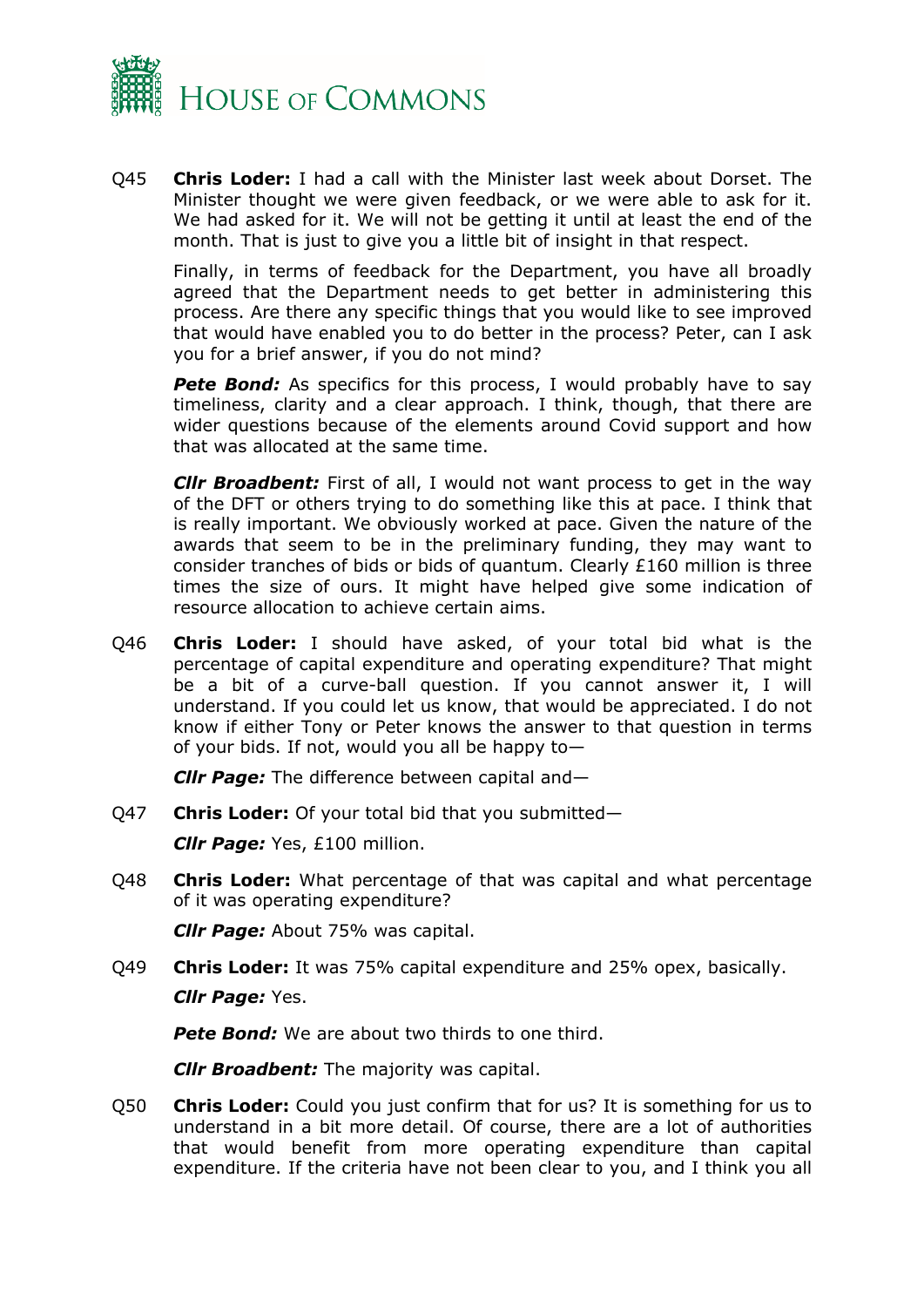

concur that it has not been crystal clear, we probably need to drill into that in a bit more detail.

*Cllr Page:* I would just make the point—

**Chris Loder:** Really briefly, Tony, because I need to hand back.

*Cllr Page:* The Department is seeking to micromanage too much, and that is the capacity problem it has. If there was proper delegation and devolution to local authorities, particularly to those of us who have shown we can deliver, it could save itself time and money, but it will not let go. That applies to wider government and is obviously a wider debate.

**Chris Loder:** I think we have that message.

Q51 **Chair:** To finish the process on BSIPs before we move to the enhanced partnerships and franchising opportunities, Mr Bond and Councillor Page, you now have your awards. Are you now going to be told exactly how they need to be spent? Mr Bond, you have about 15% of what you actually asked for. How do you understand the process as to how that money is then allocated towards your entire bid?

*Pete Bond:* To date, we have an indicative offer. That is what has been very clear. It is an indicative offer of an award of funding. That is pending us submitting a draft enhanced partnership and then a review of that. Then we will have further clarification from the Government as to what level of detail they require on how that spending will be allocated.

Q52 **Chair:** Are you expecting them to turn round and say, "Of your bid we want you to allocate the money on these matters, which we thought were great, and not this, which we did not"?

*Cllr Page:* No, we had to do that.

**Pete Bond:** We have prioritised that process and sent it back to the Department. Now we have to show that through the enhanced partnership, and then they will give us feedback on our prioritisation.

*Cllr Page:* We had to do that by 2 May. We had to identify the priorities out of that original bid. That has now gone back to the Department: "We will aim to discuss with you during May and provide further feedback." Again, it is a very fluid timetable.

Q53 **Chair:** Is it your expectation that you will be quite micromanaged as to how you allocate the money?

*Cllr Page:* It comes down to us having to say how the money will be allocated. We are expected to give timetables for delivery of some of these schemes. Again, the Department is not helping by not having its own timetable. This is going to be a process that will run through the next few months. Until the Department has signed off those elements, we cannot move ahead with confirming the enhanced partnership.

Q54 **Chair:** I see that. For all three of you, again really briefly, did you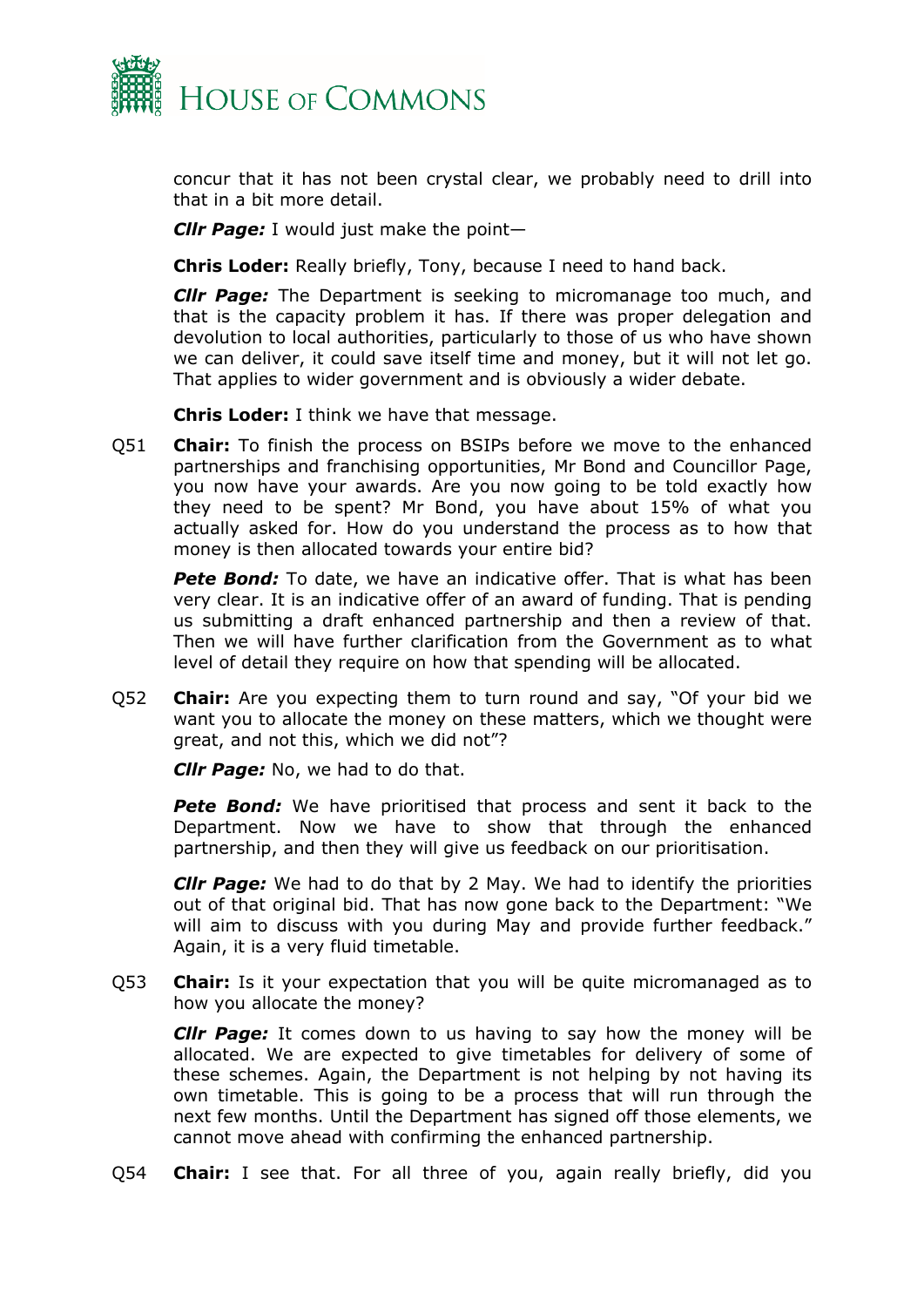

actually use the £100,000 allocated to you on management consultants to prepare the bid, or did you employ someone and bring an extra person in-house?

*Cllr Page:* We used external assistance. I think the vast majority of authorities did.

**Pete Bond:** We did not receive £100,000. We received £25,000 because we were also in receipt of CRSTS, so we were told we would not get that. We used a mix of external and internal because we were trying to create some capacity.

Q55 **Chair:** You hired someone new in the post.

#### *Pete Bond:* Yes.

*Cllr Broadbent:* Likewise, we did a mix. We had some external and then other people who were brought in and directly employed.

Q56 **Chair:** The very last point on this from me is that you talked about this being a national strategy, but it has not been national in fund allocations. Is your council set up so that it has a separate bidding team? There are so many different bids now, not just for transport but for levelling up, and so on. Do you expect the transport team to bid, or do you have a team of professional bid writers inside county hall?

*Cllr Broadbent:* We do not have a team of professional bid writers who only do that. We very much put it in the sector specialism. As I said earlier, we see it in the round. There is a process of feed-in from other areas, but in this case it is primarily our strategic transport team who would submit the bid. Importantly, we also spoke to the public and, of course, elected members as part of that.

Q57 **Chair:** Councillor Page, do you have a—

*Cllr Page:* No. I am not aware of any authority that does. One might justify a business case for that if one had a forward plan of what Government bidding opportunities there were.

Q58 **Chair:** There seem to be quite a lot of them.

*Cllr Page:* Yes, we know there are, but quite when they fall and the deadlines—

Q59 **Chair:** Mr Bond?

**Pete Bond:** We restructured on the back of these processes. They come in quick and fast, and they are constant. We are actually working to develop skills within those teams so that we can have bidding pipelines in our teams. One of the challenges that we face is that, while this comes to us very modally from Government, we then have to piece it all together because we have our local authorities telling us not to present it to them modally either and to be joined up on it. We have to try to pull all of them into one place.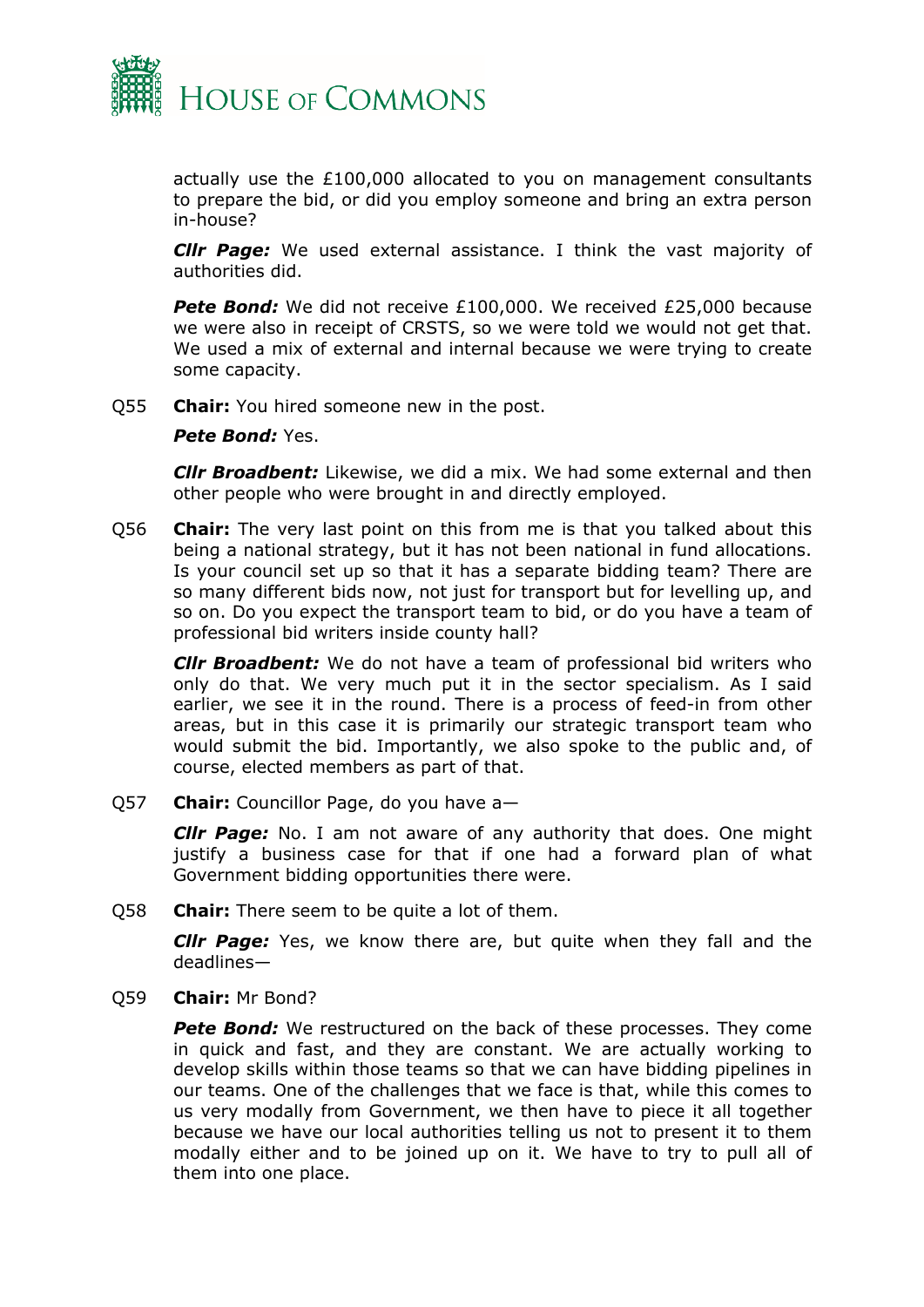

**Chair:** Writing a bid is a skill in itself. It might be something that we pursue with the LGA in the next session. Let's move on to enhanced partnerships and franchising with Robert Largan.

Q60 **Robert Largan:** Good morning, witnesses. Councillor Page, what progress have you made towards agreeing an enhanced partnership and what aims are you seeking to meet with your partnership?

*Cllr Page:* For us, it has been relatively easy. As I said earlier, Reading Buses is owned by us and is the dominant operator. It has not so much been a challenge of dealing with a mass of operators; it is more a challenge of dealing with all the adjoining authorities, and that has obviously been time-consuming. Authorities engage more if they are certain that there will be new bus services, and the funding announcements vary enormously.

From our point of view, we are confident that the enhanced partnership will now move forward because of the reasonable allocation that we have had. That will incentivise operators and adjoining local authorities to come to the table. With the caveat about the process that we have just discussed, about the Department coming back and giving feedback and approvals, I hope that we will have the EP up and running in a few months' time. There is every reason for people to join the table because we have that kitty and can actually use something to deliver modal shift.

Q61 **Robert Largan:** Are you confident that you have sufficient capacity and sufficient in-house expertise to be able to deliver it?

*Cllr Page:* Yes. As I mentioned earlier, our local transport plan has been there for many years. We are a very constrained urban area. We are used to working with the Oxfordshires, West Berkshires, Wokinghams and Hampshires. We have fairly mature relationships already. The EP is really reshaping existing relationships rather than building new ones.

Q62 **Robert Largan:** That is interesting. There are lessons to be learnt for where I am in Derbyshire. It is very much an issue of cross-border challenges. It is the same in Greater Manchester, which most of our bus services cut across. We face very similar challenges. I will be watching your progress in Reading very carefully.

*Cllr Page:* Owning a key bus company that is operating very much more on a social agenda, and has a good reputation not only with the public but with maintaining good relationships with other local authorities, helps. We are building from a position of strength rather than having to reinvent the wheel. That helps enormously. I am expecting an EP that will actually function effectively and, hopefully, lead to improvements to all those adjoining authorities.

Q63 **Robert Largan:** Thank you, Councillor Page. The same question to Mr Bond.

*Pete Bond:* This is an area where I think there are some risks. We are no strangers to it. We start from a good place with partnership. We were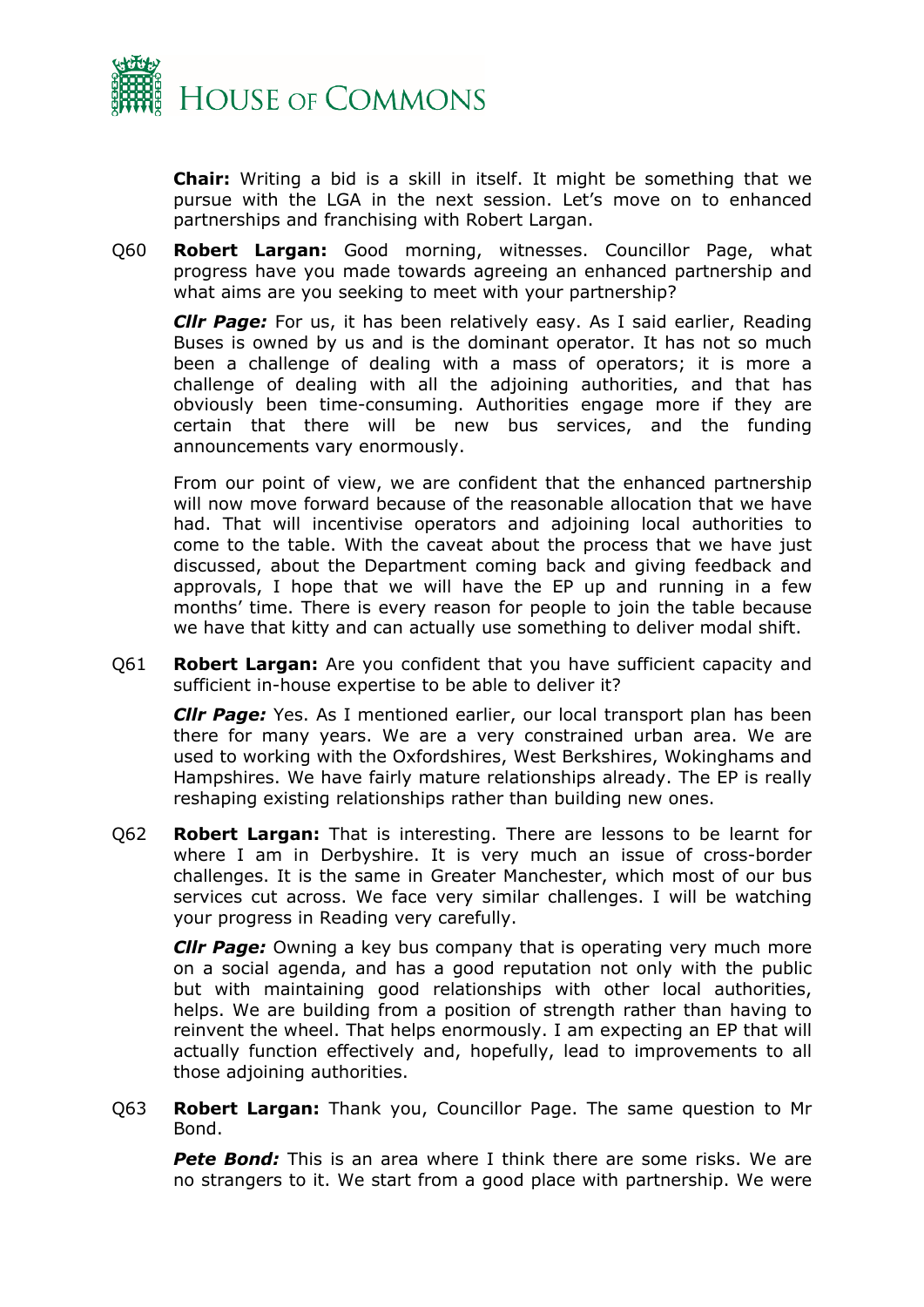

the first authority to utilise some of the legislation in the 2000 Act. We were the first authority to implement the multi-operator in the 2008 Act, and actually the first metropolitan authority to implement an EP, for our Sprint rapid transit services.

The reason why I think it is a risk is this. We are in a good place. We start from a good place in this, and I think we have the governance structures in place. We have a bus alliance board. It is independently chaired and supported right across the range. We have been working on that for seven years. It is not the same right across this country.

We know that through this legislation everybody has to move to an EP or franchising. We are in a place at the moment where less than 1% of bus services are managed under EP. By this time next year, nearly 100% will be expected to be managed in one or other of those ways. I think that represents some big risks. Some of those risks include the fact that, actually, capability and resource are one element, but those partnerships have to start. The reason why ours is in a good place is that we have had 12 years of partnership working, conducive relationships and making sure that we know how these things can morph together.

The governance and structures required to support them are not yet, in my view, fully understood right up and down this country. Having told you that, I think we are in a good place to make it happen, partly because we already have an enhanced partnership set up and we can migrate from that to the next table. While we are in that good position, I think there are some risks.

The other risk that falls out of this is that there were some very unforeseen consequences of the 1985 Act. None of those was addressed until the next Act that came along in 2000. Here we are, using a 2017 legislation tool for every bus service up and down the country by this time next year. To my knowledge, and from conversations with Government, there is no plan in place, if any unforeseen consequences emerge, so that we would be able to make legislative changes or fluctuations at this time. They are things that we need to be very mindful of, in our view.

#### Q64 **Robert Largan:** Councillor Broadbent?

*Cllr Broadbent:* Frankly speaking, I think we are not coming from a position of strength. We are in a fairly fragile position, given what I said about the nature of lots of our routes. Clearly, we are trying to increase that strength through the enhanced partnership with operators. There is a network review under way. We are trying at least to keep the services that we have running. I mentioned earlier that we are trying to improve the experience through agreements on the passenger charter and what we can do to further expand the e-ticketing options.

Given that we have low frequency, long journey times and a high concession rate, as I mentioned earlier, operators are clearly looking at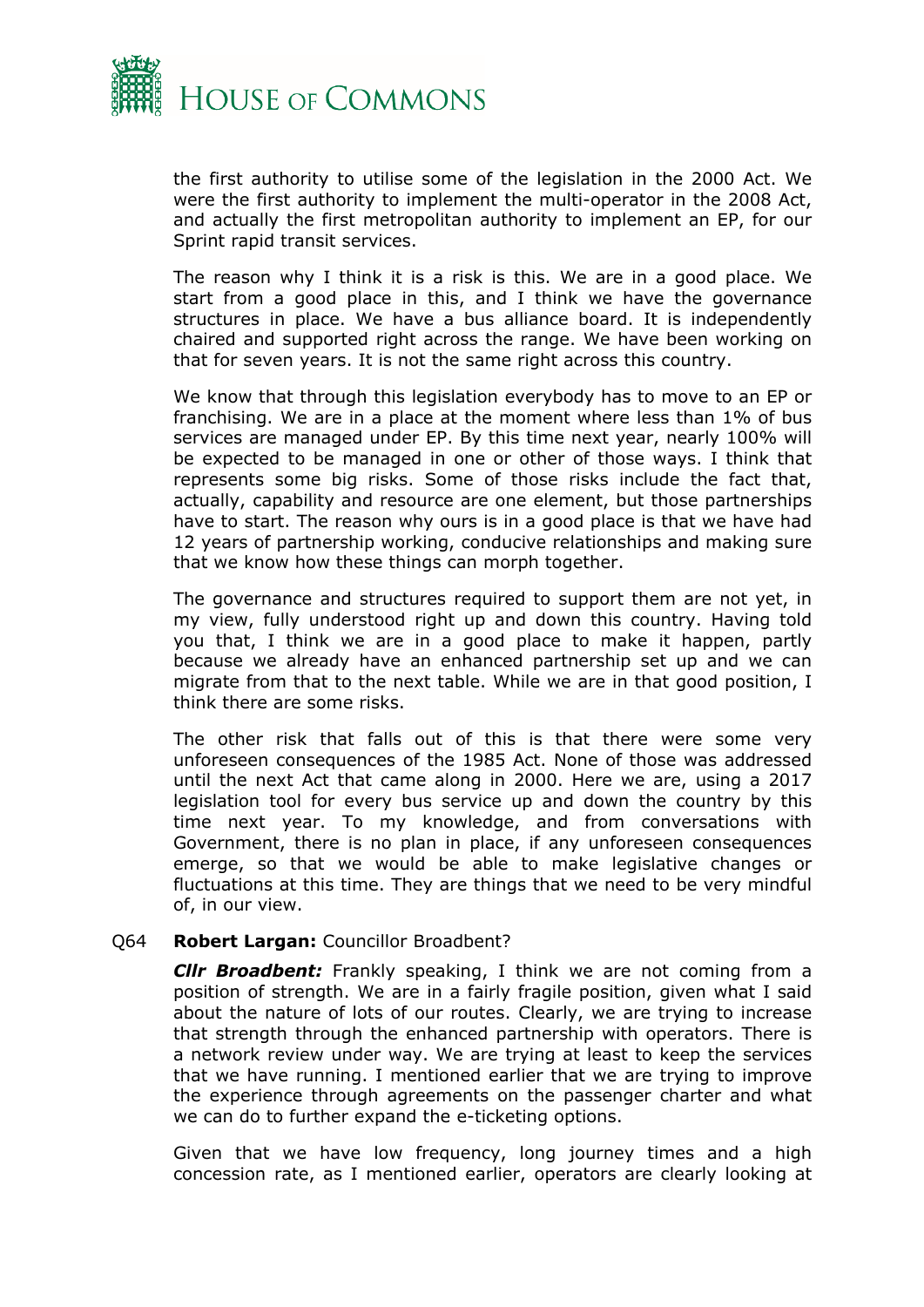

where funded opportunities exist. It is worth me saying, Chair, if I may, that my worry is that, when the BRG funding goes later in the year, they may be in the position of having to shrink further our route provision. Of course, we are continuing with our funding on route support and the like, but we do not have spare capacity for that. We are operating our enhanced partnership in a much more difficult context than the people either side of me.

**Robert Largan:** Thank you very much.

Q65 **Chair:** Enhanced partnerships are not new. It is just that they are now an absolute requirement. When they were optional, I believe only one local transport authority actually took advantage. I think that was Broxbourne.

Councillor Page, you are putting an enhanced partnership in place effectively with yourself, because it is a municipal. Would you have done that by choice?

*Cllr Page:* No. The enhanced partnership involves representation from other local authorities as well as the bus operators. We have had those relationships before, so we are not talking to ourselves. As I emphasised, we require assistance from Wokingham, West Berkshire, Oxfordshire and to a lesser extent Hampshire to deliver our park and ride aspirations.

Q66 **Chair:** Given the positives that you have just listed, to put me back in my box, why did you not do it when it was optional?

*Cllr Page:* We have had those relationships, but we never had any funding opportunities.

Q67 **Chair:** I know you had the relationships, but why didn't you put an enhanced partnership in place when it was first devised, and it was down to LTAs as to whether they did or did not?

*Cllr Page:* It was not necessary. We already had those relationships. The EP approach is what the Department requires us to formally—

Q68 **Chair:** What I am trying to say is, do you actually regard it as a good use of your time now that you have to do it, because before you could have done it but didn't?

*Cllr Page:* We were doing it, but under a different guise, Chair. That is what I am saying. The relationships and the work was already happening, but perhaps not under a badge of EP. All we are doing now is moving that work under the EP heading.

Q69 **Chair:** It is a pretty straightforward process for you, on that basis?

*Cllr Page:* Not straightforward, but it is easier than in many other areas. Can I make one important point that has not been made?

Q70 **Chair:** Very briefly because I am already eating into Simon's time.

*Cllr Page:* The EP is already identifying problems that involve the Competition and Markets Authority, which I hope that at some stage your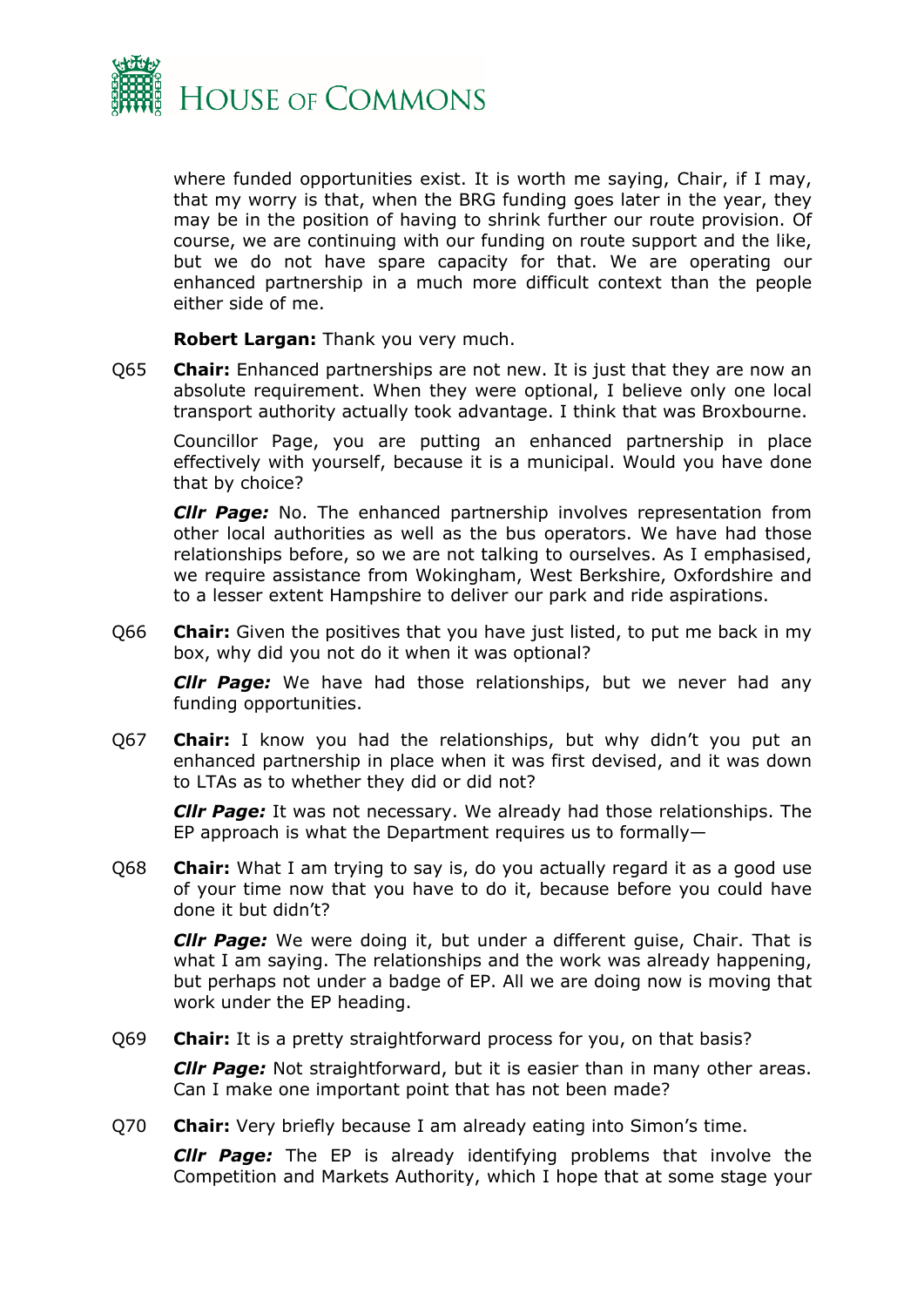

inquiry addresses. The CMA is already indicating that it does not like, and will not support, some of the ticketing and fares initiatives that are a fundamental part of the EP, and which the DFT supports. The CMA is now saying, "Oh no." Our evidence to this Select Committee refers to that. We will require further legal advice, and that could be a delaying element and could be highly costly. Until the DFT gets the CMA properly aligned and gives us proper guidance, there will be that concern, and I would suggest in other areas as well.

**Chair:** Excellent. Thank you.

**Pete Bond:** Chair, could I concur that we are in the same place and we are doing those same things.

Q71 **Chair:** On the CMA point?

#### *Pete Bond: Yes.*

Q72 **Chair:** Why don't you get the LGA to do the legal advice rather than you individually spending money on it?

*Cllr Page:* You can ask David Renard that question in a minute.

**Chair:** I will.

*Cllr Page:* It is a serious issue, and one that our officers are flagging up. It could be a curve-ball that has not been anticipated. The DFT should have anticipated it because it has been a long-standing concern.

**Chair:** Excellent. Thank you. Despite my pointless questioning, you actually gave us some great evidence. I hand over to Simon Jupp.

Q73 **Simon Jupp:** Never pointless, Chair. Good morning to the panel. Imagine for a second that we found the magic money tree that all politicians want to find, and there was an innovation that you really wanted to introduce to help your residents. It could be smart ticketing, demand-responsive transport—the modern Dial-a-Ride, for want of a better phrase—bus lane infrastructure and stuff like that. What would be the one innovation that you really want introduced for your residents? Peter, I will come to you first.

**Pete Bond:** If I had to pick one innovation, it would be around the delivery of the integrated ticketing element to support all elements of the wider integrated network.

Q74 **Simon Jupp:** How much of a nightmare is it to do that in your patch? Is it very difficult to achieve?

**Pete Bond:** There are incremental steps. There is the difficulty of the multi-operator element. While we have achieved that around the contactless card called Swift, we have not yet achieved it around the contactless bank card. That is a journey yet to go through.

Then there is the multimodal approach. This is an area where we are working closely with Government because the Government's ambition is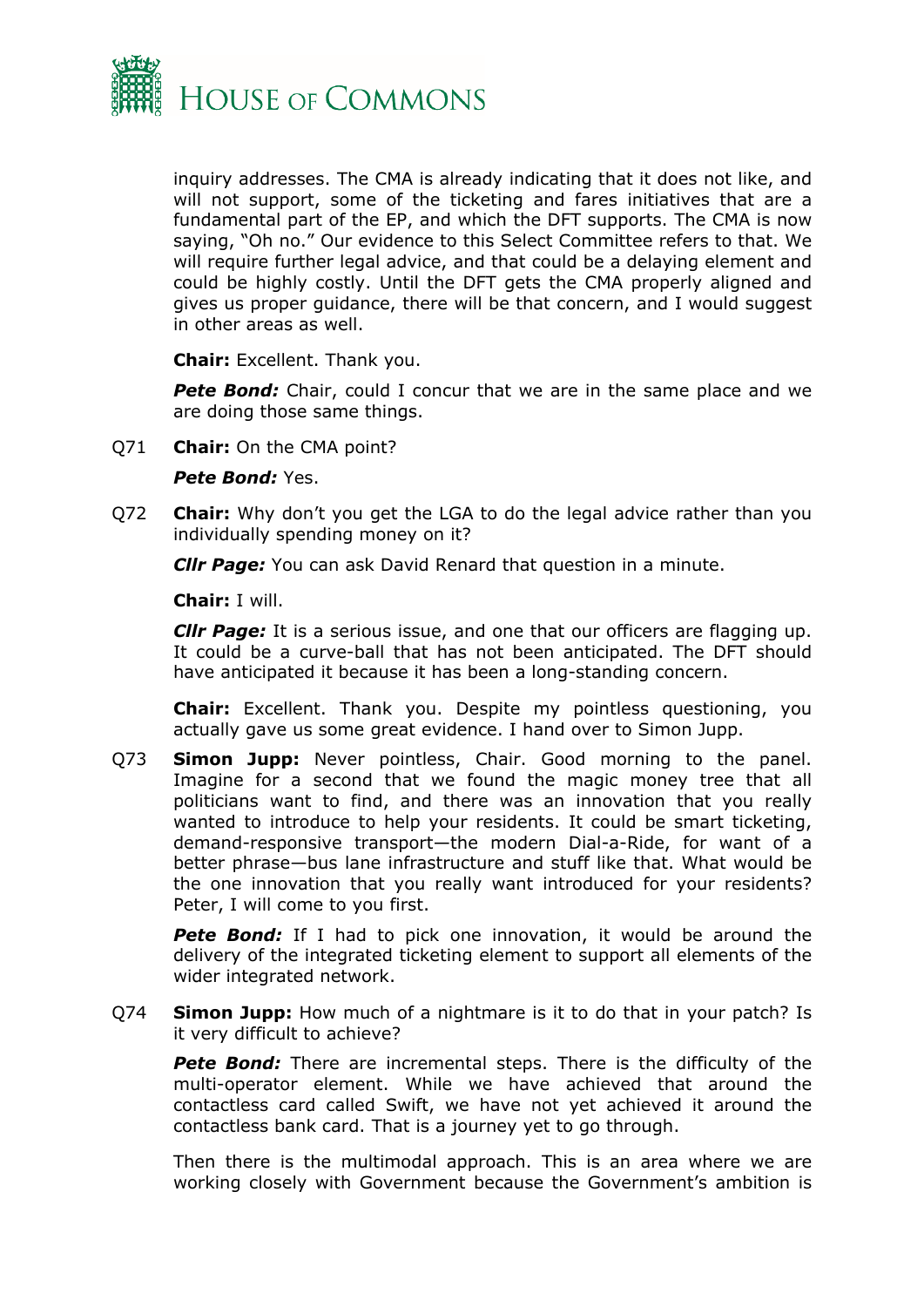

to work on rail proposals, which are distinctly different from the ones on bus. We are trying to make sure that we get to a place where the outcome of that can work right across all modes. It is not easy, but we are in a good place where we are negotiating quite closely with Government about how we can develop the kind of brokered solution that can then be rolled out to other areas as well.

Q75 **Simon Jupp:** How far away is that dream of yours at the moment?

**Pete Bond:** A colleague of mine has been working very hard on it. We think that, for the final outcome, it would be two to three years at best to drive everything forward. That is where we think the timing sits, but there are potentially opportunities to speed up some of that.

Q76 **Simon Jupp:** Steven, the same question to you. Is there any particular innovation that you think would be really beneficial for Buckinghamshire?

*Cllr Broadbent:* In our urban areas the ticketing for connection to other modes would be key. Overall, of everything you listed and we mentioned, DRT and doing it on a green fleet would be the best. The biggest barrier we have is lack of availability in the first place. A massive expansion of that to make buses a realistic alternative would be what I would propose, out of everything. The technology exists. It does not need to be magic; we just need to make it available.

Q77 **Simon Jupp:** Is that something you can see as realistic for the next couple of years? Are you as optimistic as Peter that you will have your wish in a couple of years?

*Cllr Broadbent:* We have the two schemes, so I am optimistic that they will at least give us some evidence to work from. Yes, I am sitting here in a warm glow of positivity and hope that, on the basis of that, it might be a way forward, recognising that the network itself is an expansion of funding to run empty buses. Clearly, no one would want to do that, but if we can match supply and demand and make it a viable option for people I think it could be deliverable.

Q78 **Simon Jupp:** The same question to you, Tony.

*Cllr Page:* Completing our mass rapid transit and park and rides around the borough to improve air quality. The other thing both in the borough and nationwide—it has been mentioned already—is a mass campaign to get people back on to public transport and reassure them that it is safe. That is the real problem. The Department needs to deliver on its commitment and get that moving. Particularly among elderly people, there is still a lot of concern, which is why we are not seeing take-up of concessionaires, irrespective of how the scheme is funded.

It would be public reassurance via social media or whatever. If you could do that tomorrow, it would be of enormous benefit to those of us—

Q79 **Simon Jupp:** You went for two, which is against the rules, but—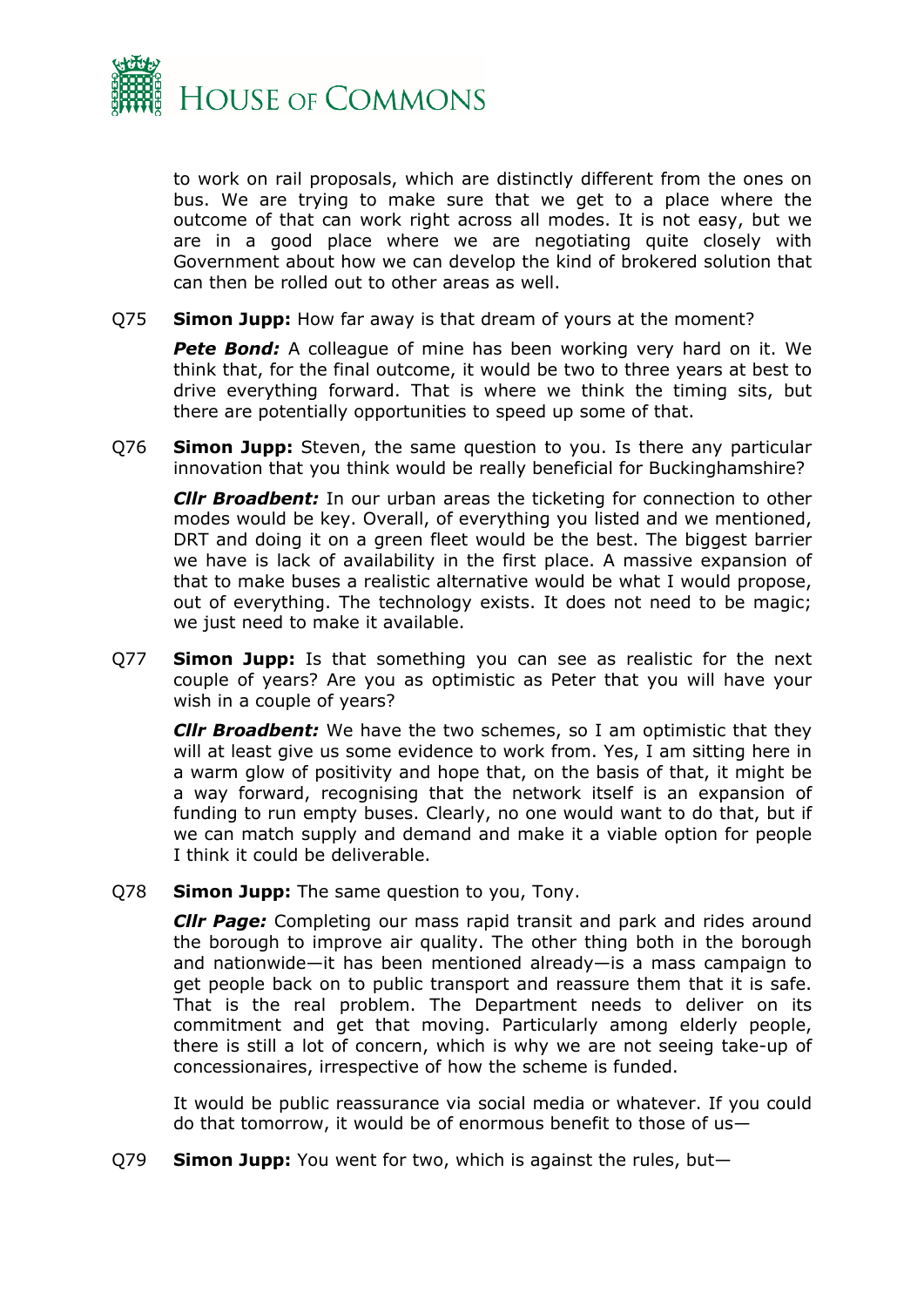

*Cllr Page:* Yes, sorry.

**Simon Jupp:** I will let that go. What does your rapid transit option look like? I know, for example, that in Bristol there is the Metrobus, where they have specific lanes across the city, built across existing road infrastructure. Is it similar in Reading?

*Cllr Page:* It would be a mix of both. We are looking at a conventional park and ride, with dedicated bus lanes and corridors that could then be moved to light rail or driverless pods or buses. It is having key infrastructure in place that can then develop as technology develops. People have to be offered a fast and reliable journey from the perimeter of any town or city so that they will make that modal shift.

Q80 **Simon Jupp:** That must be quite challenging, though. Reading is fairly compact. It must be quite difficult to keep buses on that dedicated infrastructure. The worst thing that could happen, and the issue that Bristol and other cities have, is that the bus is on dedicated infrastructure for a portion of the journey, and then it joins the rest of the traffic and gets stuck at key points, making it altogether a little bit pointless.

*Cllr Page:* Our BSIP addresses that point and completes some key links. Those are priority schemes. We work with Wokingham and deliver. All the park and ride sites that we have, and have planned, are outside the borough and require the support of adjoining authorities to deliver them, which is why the enhanced partnership discussions, under a different name, took place before and why it is so important to build on those relations. You are absolutely right that it is key. The bus is not the sexiest of vehicles. Trains have a somewhat higher image. Bus travel needs to be made more comfortable and sexier, and the infrastructure has to be in place to lend itself to add to changes in technology.

Q81 **Simon Jupp:** I cannot resist asking you how buses can become sexy. I am quite intrigued by that. How would you achieve that? In Bristol, for example, they made sure there was free wi-fi. They upgraded the seats on the Metrobus system so that they are very comfortable. What can you do to make bus travel aesthetically pleasing and more comfortable?

*Cllr Page:* We have adapted our fleet. The service we run to the university, our Claret service, has adapted buses with not only wi-fi but with seats that are arranged more like a nightclub lounge on top. There are not the other attributes of a nightclub, unfortunately. Certainly, in addressing that cohort, among students, it is very popular. It is an experience to travel on those buses. Minor changes of that sort can go a long way to encourage modal shift, along with the appropriate pricing.

**Simon Jupp:** I think I hear a visit to Reading for the Select Committee, with perhaps a session coming live from one of your party buses.

*Cllr Page:* We would be more than happy to host that, Chair.

**Chair:** Brilliant.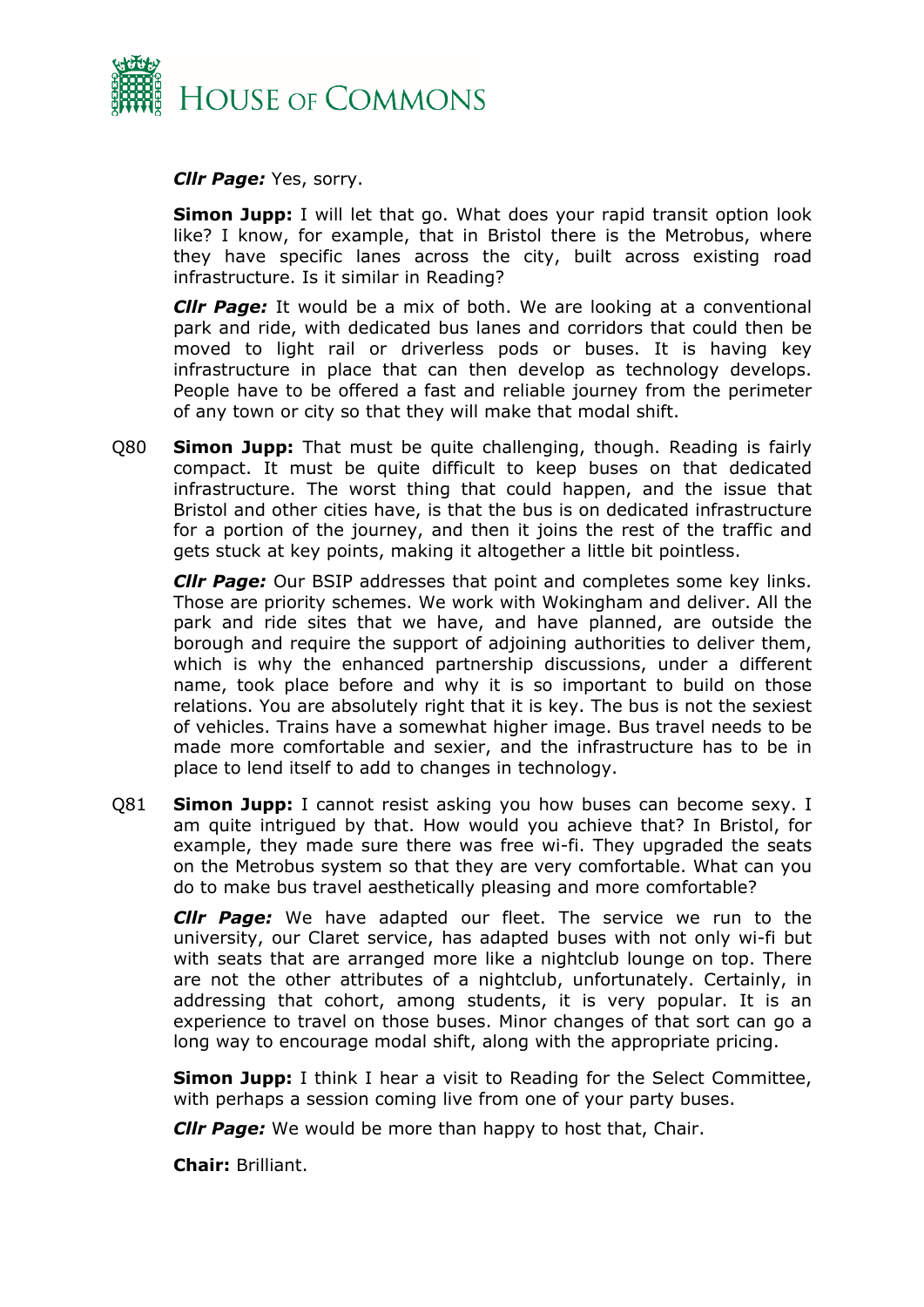

Q82 **Mr Bradshaw:** Councillor Page, how have you achieved the second highest passenger numbers outside London?

*Cllr Page:* It is a long-term investment in bus priority. We have always attached huge importance to promoting public transport and have fought very strongly to retain ownership of the bus company. We have delivered more bus lanes per mile. We have reliability. It has been a long-term investment and it has paid dividends.

Q83 **Mr Bradshaw:** How do your fares compare with comparable urban areas?

*Cllr Page:* They are certainly not on the lower side. One of the initiatives that the BSIP proposes is some fairly radical reduction in fares. As you are aware, we are not allowed to subsidise fares other than through specifically tendered services. Having a very new bus fleet, as we have, had a costly capital programme and that had to be funded, but because the bus company was not required to pay dividends to shareholders—it was a social dividend we were looking to extract from the company in cross-subsidised services, perhaps slightly pushing the 1985 Act restrictions—that reinvestment was the social dividend that we expected and continue to expect from a municipal bus company.

Q84 **Mr Bradshaw:** What about reliability and driver availability? In my constituency of Exeter, for example, where we have Stagecoach as the main provider, my constituents have had a nightmare for a few months through lack of drivers, curtailed timetables and buses not turning up. It has been totally unreliable. Have you had any of those problems in Reading?

*Cllr Page:* Our terms and conditions are among some of the best in the country, which is reflected in the fares. When I was chair of the bus company about 20 years ago, we took a deliberate decision to up the terms and conditions and we have not suffered the predatory moves or losses that other bus companies have. That is obviously coming under strain now with inflation, but we recognise that being a bus driver is a demanding job in an urban environment. It is a skilled job. We invest a lot in training. We still have a waiting list of people wanting to be a driver for Reading Buses. That cannot be said for many companies, but it does cost. If you are going to invest in public transport, it comes at a price.

Q85 **Mr Bradshaw:** Councillor Broadbent and Mr Bond, you must look with envy at Councillor Page's ownership model and everything that it enables him to deliver.

*Cllr Broadbent:* I do not know enough about the ownership model to say that I am envious of it. I know that our operators have experienced some difficulties with driver recruitment. I think I mentioned earlier, alongside the passenger charter point, that it is about experience, and some of that was driver training.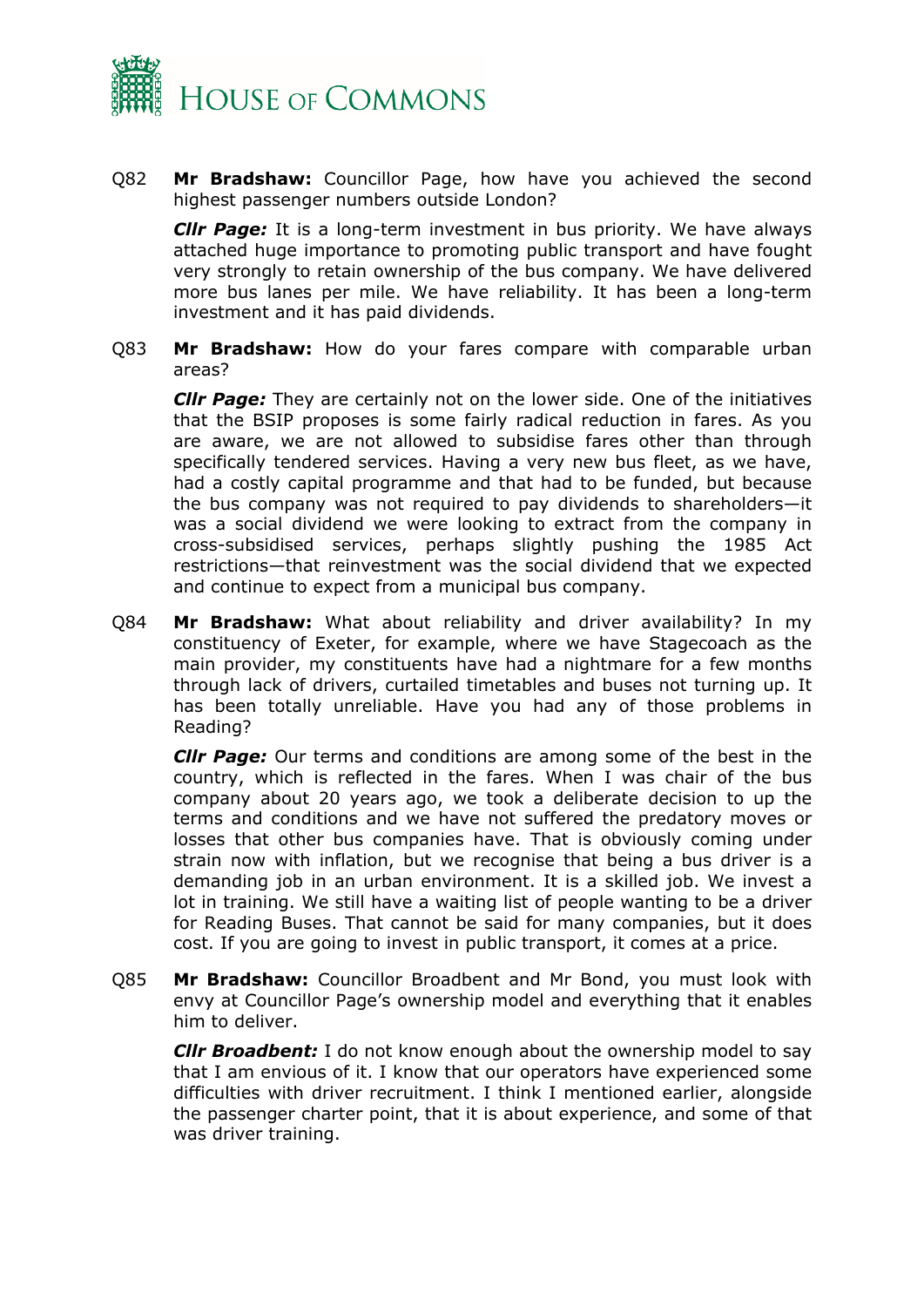

A big focus in our work with the operators is to make sure that investment has been made commercially in driver recruitment and training. If you will excuse the pun, we must not be asleep at the wheel. We do what we can to invest in the greater piece of attractiveness and desirability, allocating over £200,000 to Aylesbury bus station as it gets criticism, and so on. Our partnership is that we can influence that, and the commercial operators can influence what they can influence to go as far along the lines of the benefits as we can. I am comfortable with the fact that the operators are commercial entities, and then we play our role.

Q86 **Mr Bradshaw:** None the less, do you think it is reasonable of the Government to prevent you from adopting a municipal model if you wanted to, politically?

*Cllr Broadbent:* I don't know whether we would want to.

Q87 **Mr Bradshaw:** Should the Government prevent you and other local authorities and cities, or rural areas, from running their own buses, as happens very successfully in Reading, as we have heard?

*Cllr Broadbent:* I think through the national bus strategy and with greater delivery of more people put in BSIPs, we would not need to do that. The model as it stood with the council and the commercial providers can achieve those benefits.

Q88 **Mr Bradshaw:** Mr Bond?

**Pete Bond:** On the driving point, I was a bus driver myself for 25 years, and a bus driver in London for some of those. It is not an easy job. If you work in retail, you have customers to deal with and if you work on the road, you have other drivers to deal with, and a bus driver has both of those in heavy numbers in our part of the country as well. It is a challenge. There have been some issues around driver recruitment and retention. We are working very closely with the operators through our alliance.

In terms of our operating model, we are where we are. What we like to think as an authority is that we have worked very closely through the legislative provisions we have been given; the Department has reminded us in the national bus strategy that, while we cannot set up a municipal operation, we could buy one, if we were driven in that direction. Ultimately, we see the opportunities in front of us as trying to ensure that we utilise the framework and the governance that we have to try to drive the best outcomes from it. A lot of our aim is to get our desire and our vision to the kind of model that Reading is utilising. If I had been given two first wishes as well, infrastructure and our cross-city priority and integration would be absolutely up there. We have to utilise the tools we have and look with our operators as broadly as we can to try to get customer outcomes with what we have in front of us.

#### **Mr Bradshaw:** Thank you.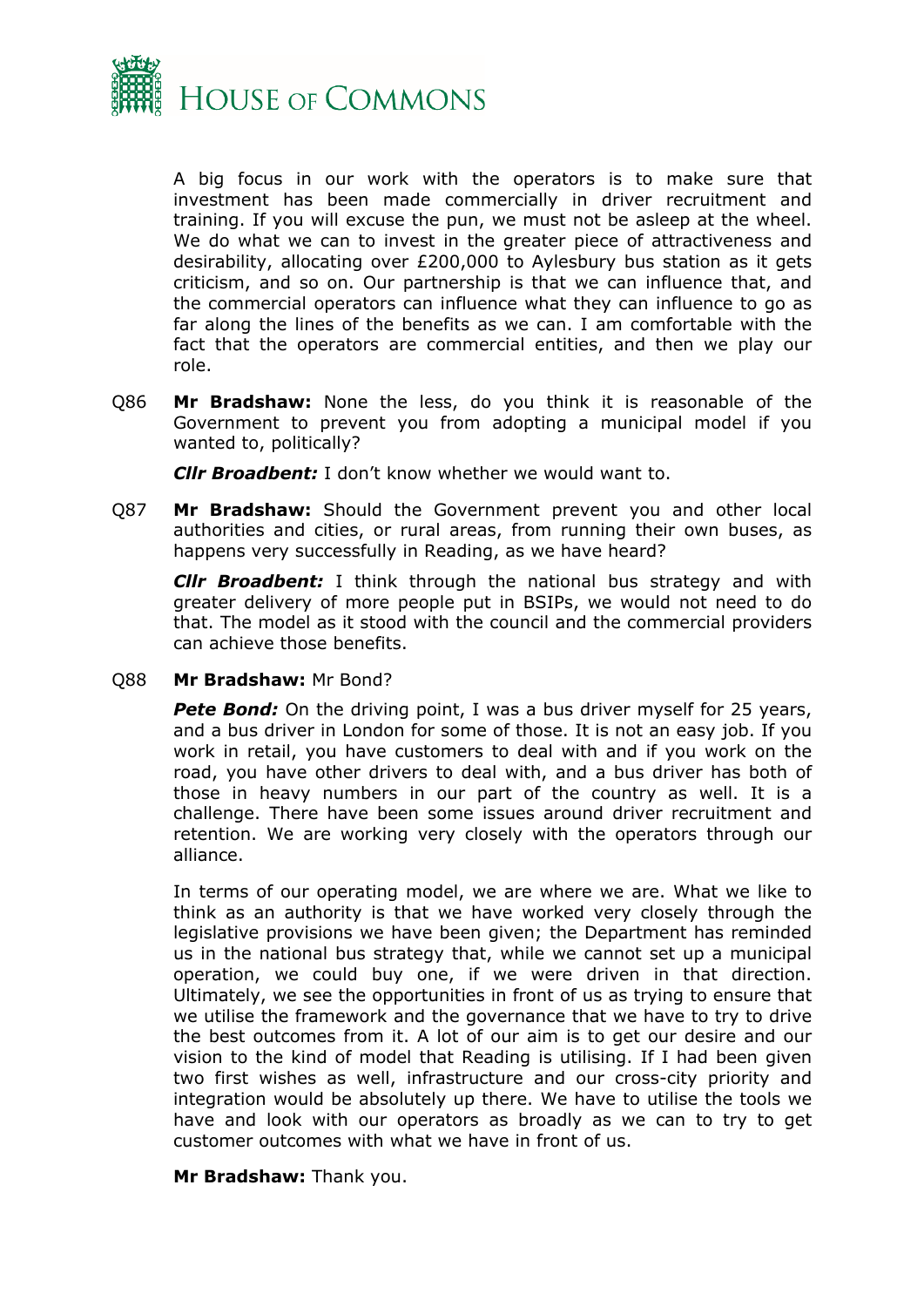

**Chair:** We should very briefly turn towards the current situation and the emergency funding, which is due to run out. We will go to Grahame Morris, first of all, and then straight over to Greg Smith.

Q89 **Grahame Morris:** We were all looking forward to the authorities that were successful, either in individual bids or joint bids, improving services, with more frequent services and services particularly to rural areas that did not have a decent bus service previously. Durham, my local authority area, was successful as part of a larger bid and secured £161 million. You can imagine my shock yesterday when I got an email from the bus company listing 78 services to be cut. I do not drive, so I rely on the buses. They are blaming reductions in demand because of the pandemic. It includes the 62 service that I get to travel to work every day, but anyway I will take that up with them.

Do you have a concern that the private bus companies are simply going to look at the additional sums that are being allocated through BSIP as a kind of cash cow that they can then access?

**Pete Bond:** Yes is the answer. It is one of the hardest challenges that I have faced in my 25 years working in public transport. The BSIP is for the transformation and the development of bus services in accordance with the plan that we have set out for our ambition. The bus recovery funding is to maintain existing services in terms of post-pandemic support. Here we are at a point in time when 20% of our passengers have not yet returned to the network. We are 20% short, and funding for the bus recovery grant is due to expire in October this year. We have a slight extension in the west midlands because we have the Commonwealth games, although it is still to be confirmed and agreed with the Government.

One of the challenges is ensuring that while we are trying to get across to people our objectives—better fares, better buses and better journeys and deliver all of the infrastructure to support that and all of the ticketing requirements, we face a real danger that if we do not end up trying to ensure that we combine transformation with maintaining services in some way shape or form, come October this year for a lot of places, and January next year for us, we could see a significant reduction in bus services up and down our conurbation.

Q90 **Grahame Morris:** I don't think it is fair to ask Steve or Tony that question because Steve's authority was not successful and Tony's is a directly operated service. The private sector, or rather a municipally owned company, would not withdraw their existing services in order to access the additional indicative funding.

*Cllr Page:* No, but they have a problem. There is a short-term interim problem. They have to balance their gaps, and there is a gap. In our case we are running at 72% of pre-pandemic. They have to make some changes to services, invariably downwards. If you go from five buses an hour to four buses an hour, you could argue that it is not particularly critical, but it is still in the wrong direction at a time when you have a pot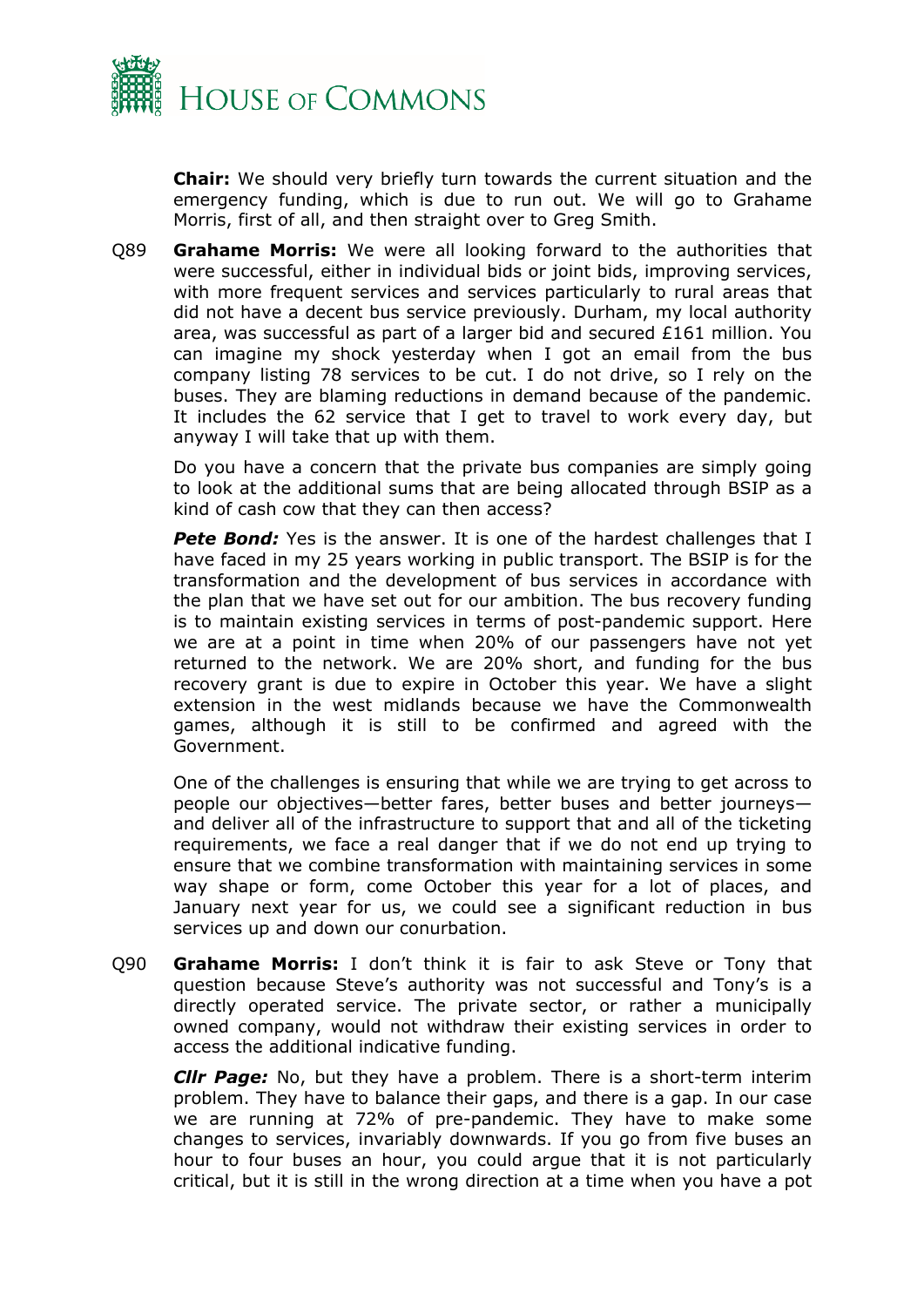

of money that is promising improvements. There is a real cliff-edge situation emerging.

Q91 **Grahame Morris:** I understand that. One of my colleagues is going to pursue that in a moment. Tony, you mentioned how we encourage bus usage back to pre-pandemic levels, particularly among concessionary passholders. You suggested that we need a Government information and mass media campaign as we have seen with the railways. Is there anything else we can do?

*Cllr Page:* I think that is particularly important. Indeed, the Department's response to this Committee, which I was looking at, talked about wanting to see a campaign. My understanding is that the Confederation of Passenger Transport put details of the campaign to the Department last autumn and they turned it down. We need some clarity around it. They were talking about a £10 million campaign. It really is essential because there is still the view among many people that it is not safe to travel on public transport.

Q92 **Grahame Morris:** Steve, can I just mention something that is a real bugbear, because I use buses? It is the availability of accurate, real-time information. Do you have that in your area, because I certainly don't?

*Cllr Broadbent:* We have it in certain parts of the area, but certainly not so much in rural areas. Part of our bid was to improve messaging overall.

Q93 **Grahame Morris:** Is part of the offer to attract more people knowing that there is a reliable service and what time the bus is going to be there?

*Cllr Broadbent:* Yes. Frequency and reliability are two of the biggest concerns in making that behavioural change. The messaging that would come from a national campaign, were it to materialise, is about the fact that it can be relied on. We have to remember that, as you said, people are travelling on your 62 to work. There has to be certainty that making that switch does not create further problems for you in your daily life. The benefits of travelling by bus need to be accentuated, and reliability is key to that.

Q94 **Grahame Morris:** Very quickly, Pete, is there anything that you or your authority can do, apart from lobbying nationally, to encourage more members of the travelling public to return to the buses?

**Pete Bond:** Absolutely. It is looking at how we deliver the campaign and actually how integrated it needs to be around the wider transport piece, and not just a campaign about buses or a campaign about trains. How do we get everybody back on the network?

*Cllr Page:* With fuel prices going as they are, there is the opportunity now to incentivise people to try the bus. It is safe, it is an alternative and it can save you money, along with your admirable road-pricing proposals, by the way, Chair.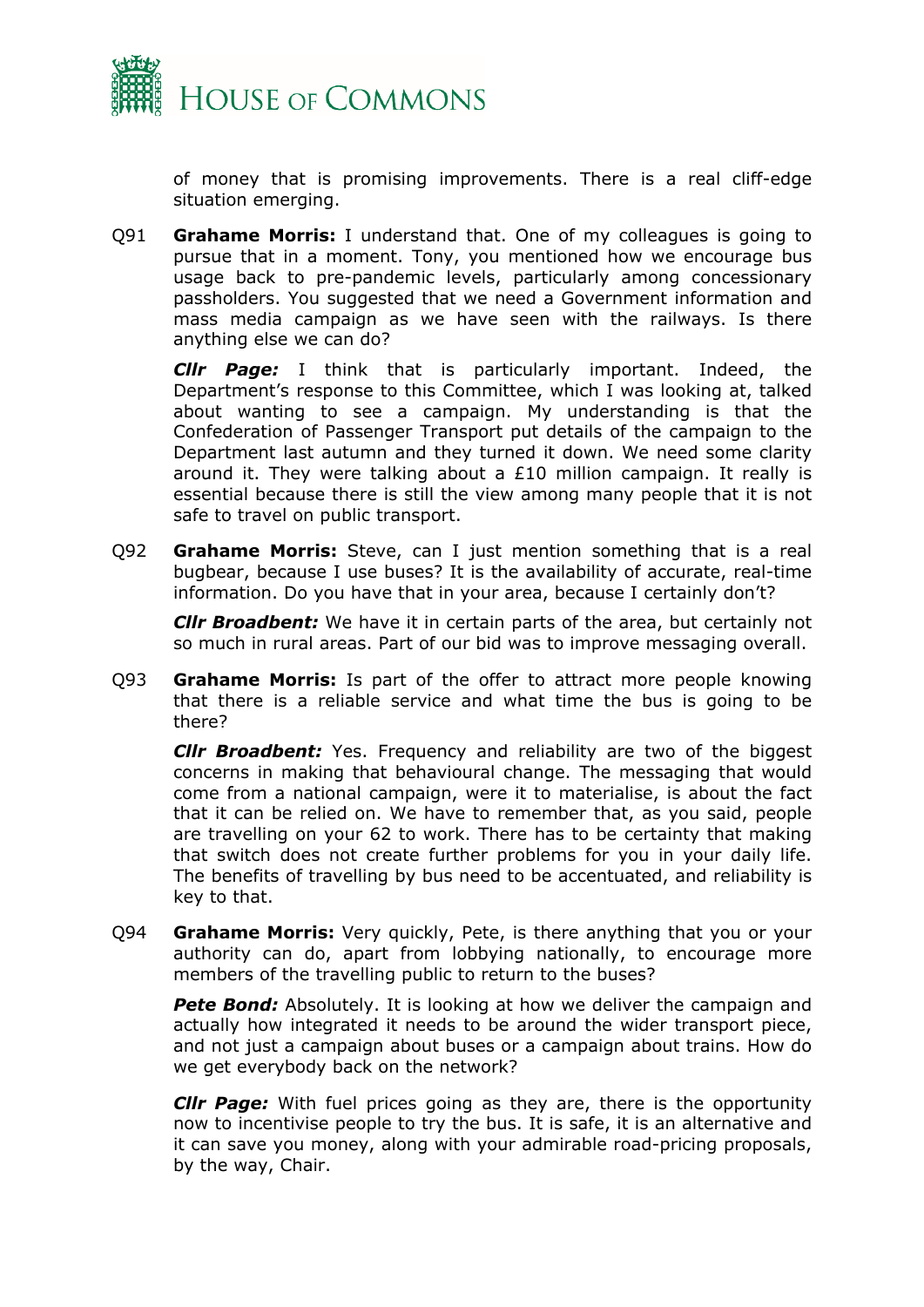

**Chair:** Very kind of you, Councillor Page.

Q95 **Greg Smith:** The ending of recovery funding was teased out there in some of Grahame's questioning. Can I dig a little deeper on that? What is going to be the impact of that in your respective areas, particularly for you, Steve, with the differential between urban and rural services? The cost of fuel was just brought up. That does not just affect private road users; it affects bus companies and hauliers as well as everybody else.

Driver recruitment problems came up earlier in the session. I know that particularly in the coach sector they have lost a lot of drivers to HGVs, where it has become more attractive because higher salaries can be offered. What are the impacts of the end of recovery funding, and what are the other factors that are playing into it not being a particularly rosy picture for some bus operators right now? I will start with Peter.

**Pete Bond:** It presents some real concerns. The Covid recovery has been about Covid and loss of passengers, and how you get them back. We have actually now been hit with a whole series of challenges that are affecting the industry more widely than that, as you say: wages, fuel, staff retention and all those other points.

In our area, to give you an example, we saw the withdrawal of the six most marginal services in the proposed withdrawal in December. Those six most marginal services impacted 43,000 passengers per week. It was absolutely huge. There was a whole flurry of activity to try to mitigate that. The mitigations are not best in class. We ended up with hour-and-ahalf services, and those types of things, which, ultimately, will be a road to decline and removal.

It is about how we identify the challenges. The big issue we have is that not only do we have that 43,000 times 10 coming towards us if we do not see recovery, but we have to work with the bus operators to try to ensure that we understand what the impacts are of fuel and other things, and what approach needs to be taken.

We would like to see some closer work with Government now as well, to try to ensure that we understand the future framework of the implications of that and what potential mitigations we can start to think about between us.

Q96 **Greg Smith:** To be really clear, are you familiar, for the operators you work with, about the average margin they are working on? Minus the recovery fund money, and if you add increased fuel and wage costs, how many of those operators have seen any level of profitability wiped out, or how low below profitability have they gone or will go?

*Pete Bond:* At the moment all of this is broadly in the mix of all of the other funding elements through the English national concessionary travel funding and everything else. We are seeing those squeezed. We know from conversations with them that we are not looking at some of those operators being wiped out, but we think it will start to impact the viability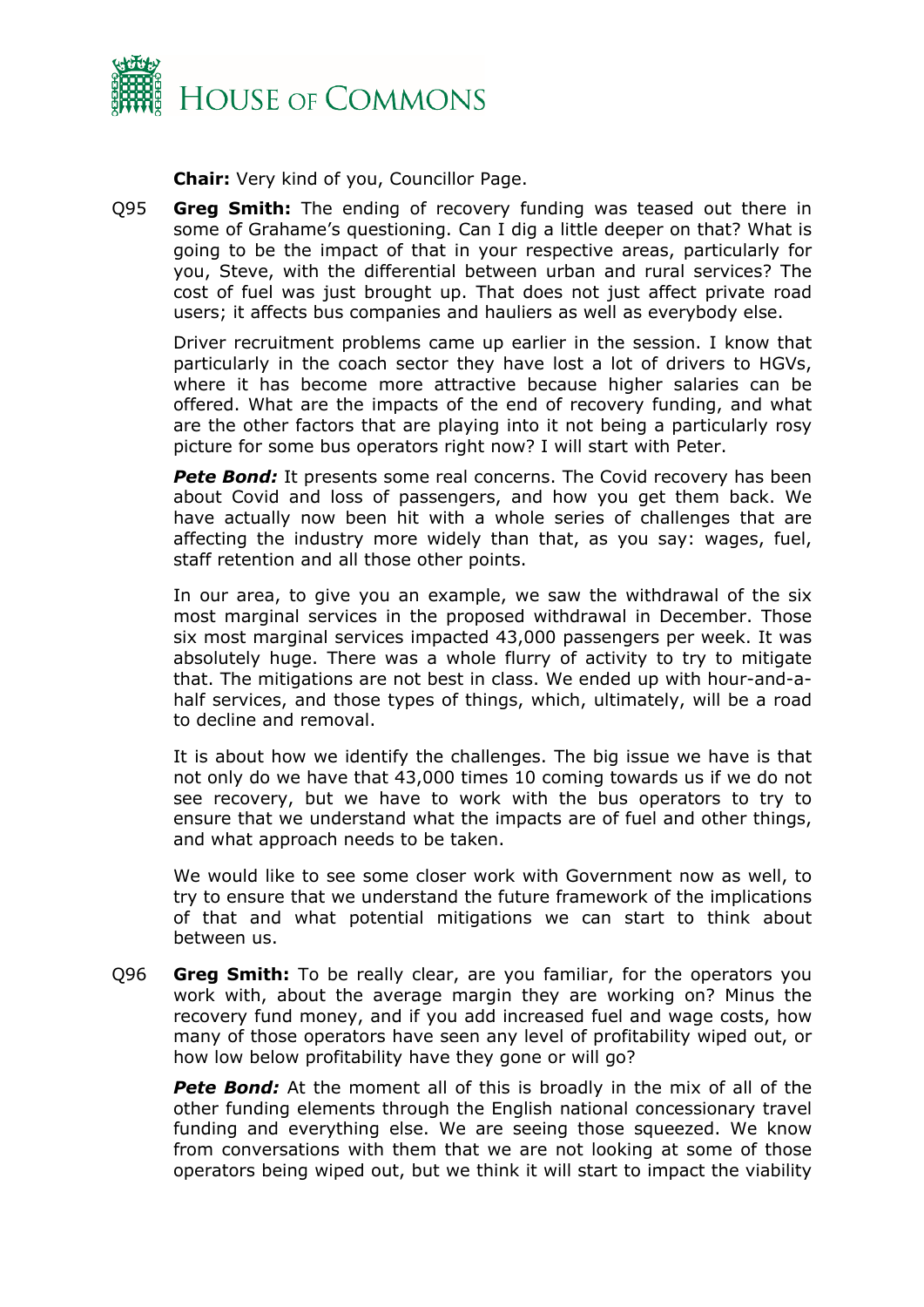

of some of the more marginal services. In our words, they might carry good numbers of people, but they will not be deemed commercial in bus operators' terms because of increasing costs. The risk to us is that, all of a sudden, a service does not become commercial but is still carrying a lot of people and moving them about.

#### Q97 **Greg Smith:** Understood. Steve?

*Cllr Broadbent:* I mentioned earlier the fragility we are operating within. Removal of the BRG money without future certainty of whether there will be any more will mean, in frank terms, that operators look at a reduction in routes and/or frequency. I have outlined that there is not a great deal of frequency on a lot of our network, so that is why it concerns me.

On that point, I know of at least one operator who, in the end, did not even bid to BRG because of the amount of administration time and effort required when they were under pressure during those periods. Pete has outlined that this is not just about whether you can run a bus at a certain time. It is what that represents to the people who use it. In many areas in our towns, it could be servicing some of our most deprived areas. In rural communities, it may only be twice a week but it is a lifeline to the outside world. If that goes, as I think was mentioned earlier, the increased rural isolation concerns me.

I do not think funding can cover everything. The operational challenges of recruitment, retention and what the package looks like are for the operators to deal with, as they would be in any business, but there is a bit of a perfect storm of issues that have happened that have been drawn out. If that funding goes, as we expect it will, the impacts are what we are dealing with day to day now. If there is any prospect of alternative funding, to be a resilience grant rather than a recovery grant, it would need to be said early. We lost some services even with the late decision. I had cause to write to Baroness Vere about it. We lost services with the late decision to extend the funding in the first place, so we should definitely not repeat that exercise. There needs to be very clear messaging on it.

#### **Greg Smith:** Thank you. Tony?

*Cllr Page:* I agree with those comments. I would make the point, though, that the large groups particularly have hedged in terms of fuel. The impact can be absorbed for a short time. It depends on how long the very high prices are maintained. For smaller operators, such as us, it is more of a challenge. The big hit, as I was saying earlier to Mr Bradshaw, is for those of us with good terms and conditions. The impact of the undertaking is still staff costs, wage costs and the pressures that are mounting on that front. Fuel is an important element, but it is not the critical one for us.

Q98 **Greg Smith:** I appreciate that fuel is not the critical one, but fuel is the one that we probably visibly see rising at the moment. The road haulage